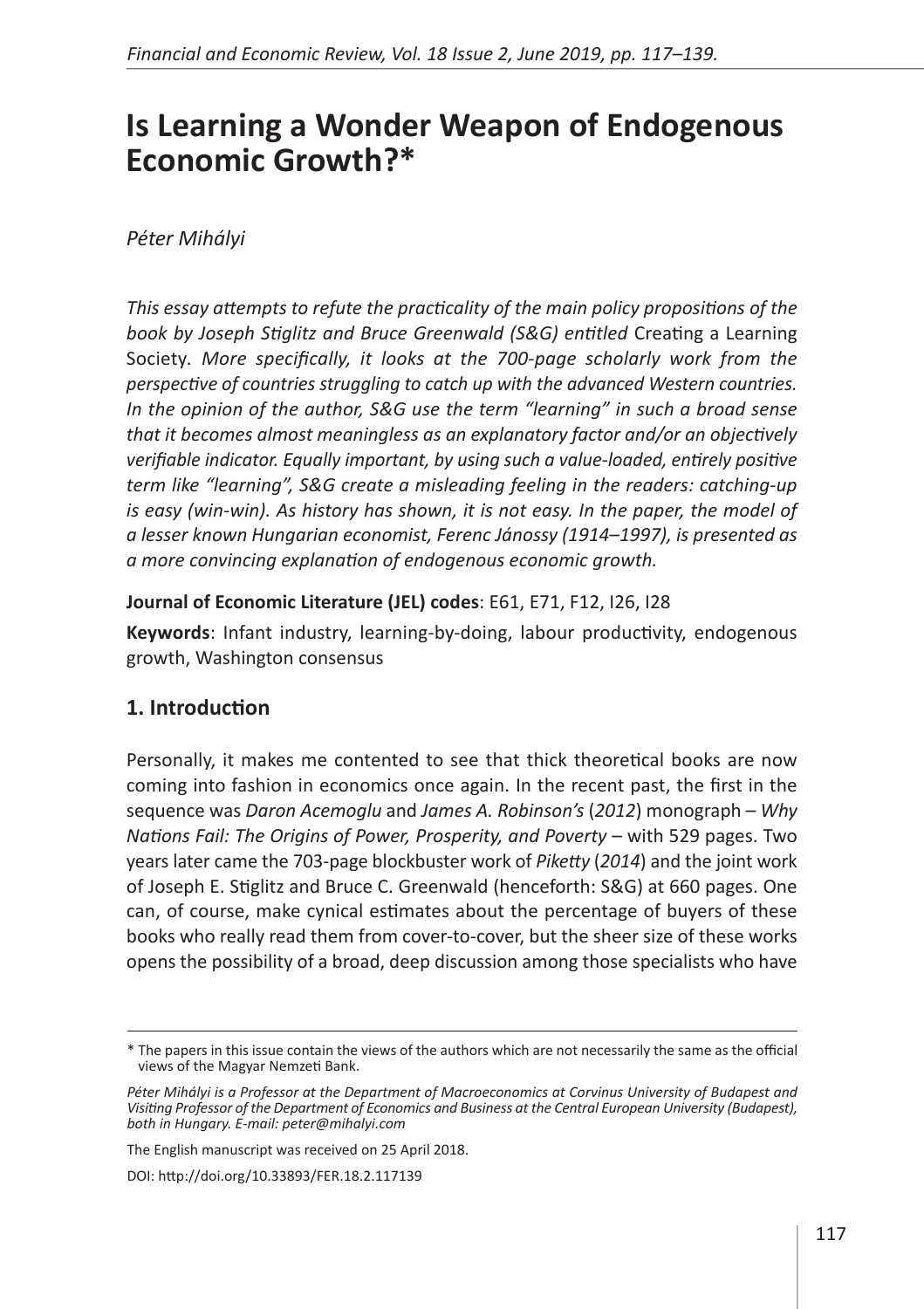read the aforementioned books thoroughly. Social and economic issues are always multi-faceted. There is no such thing as a single-factor explanation. When complex and controversial issues, such as inequality in the case of Piketty or learning as *the* main driver of development in the case of S&G are analysed at this length, it opens up the possibility for specialists to verify or refute the authors' assertions from many angles (e.g. methodology, geographical validity, data reliability). Such a broad evaluation of new propositions is simply not feasible in the case of a journal article or conference paper, where only one assertion or hypothesis is made ("One idea, one paper") and there is simply no place to discuss the earlier, rival theories except of those published in the same or similar journals in the previous 3–4 years.

S&G certainly meet the requirements of a prudently written monograph. Nearly all the 17 substantive chapters are enriched with appendices, in which they spell out the simply formulated, take-home message of the given chapter using a formal model. What is even more valuable (and rare), in the last part of the book (Chapters 18–22 and the Afterword) the giants of the economics profession, such as Philipe Aghion, Robert Solow and Kenneth J. Arrow express their opinion on the main tenets of the book itself, as they were formulated in the first, 2008 draft of the manuscript.

There is no doubt that S&G set an extraordinarily ambitious task for themselves. In our reading, their aim was to come out with a landmark book and a persuading, unique policy doctrine on a par with the *Communist Manifesto* (1848) of the young Marx and Engels and *The Stages of Economic Growth: A Non-communist Manifesto* of W.W. Rostow (1960), an economic history account of the modern world economy. As the full title of S&G's book indicates, the authors try to build a new conceptual model of growth, development and social progress.

Authoring a thick book like this comes with a trade-off. It takes a lot of time to read it. As S&G explain, the book's main idea was born at a 2008 conference celebrating the work of K. J. Arrow in general and his "learning-by-doing" growth theory in particular. Those were very different times from the present ones, when trade wars are already being fought between the world's super powers. If the S&G book had been drafted today, it would have been a very different book in many ways.

The rest of the paper is structured as follows. *Section 2* summarises the main takehome policy recommendations of the S&G book, and then *Section 3* attempts to show the flaws in these ideas. *Section 4* introduces an alternative model of knowledge dissemination based on the book of an internationally lesser known Hungarian economist, Ferenc Jánossy (1914–1997). The advantage of his model is that he interpreted learning as a *qualitative* change, as opposed to the "knowledge gap" approach used by S&G which underscores the *quantitative* nature of the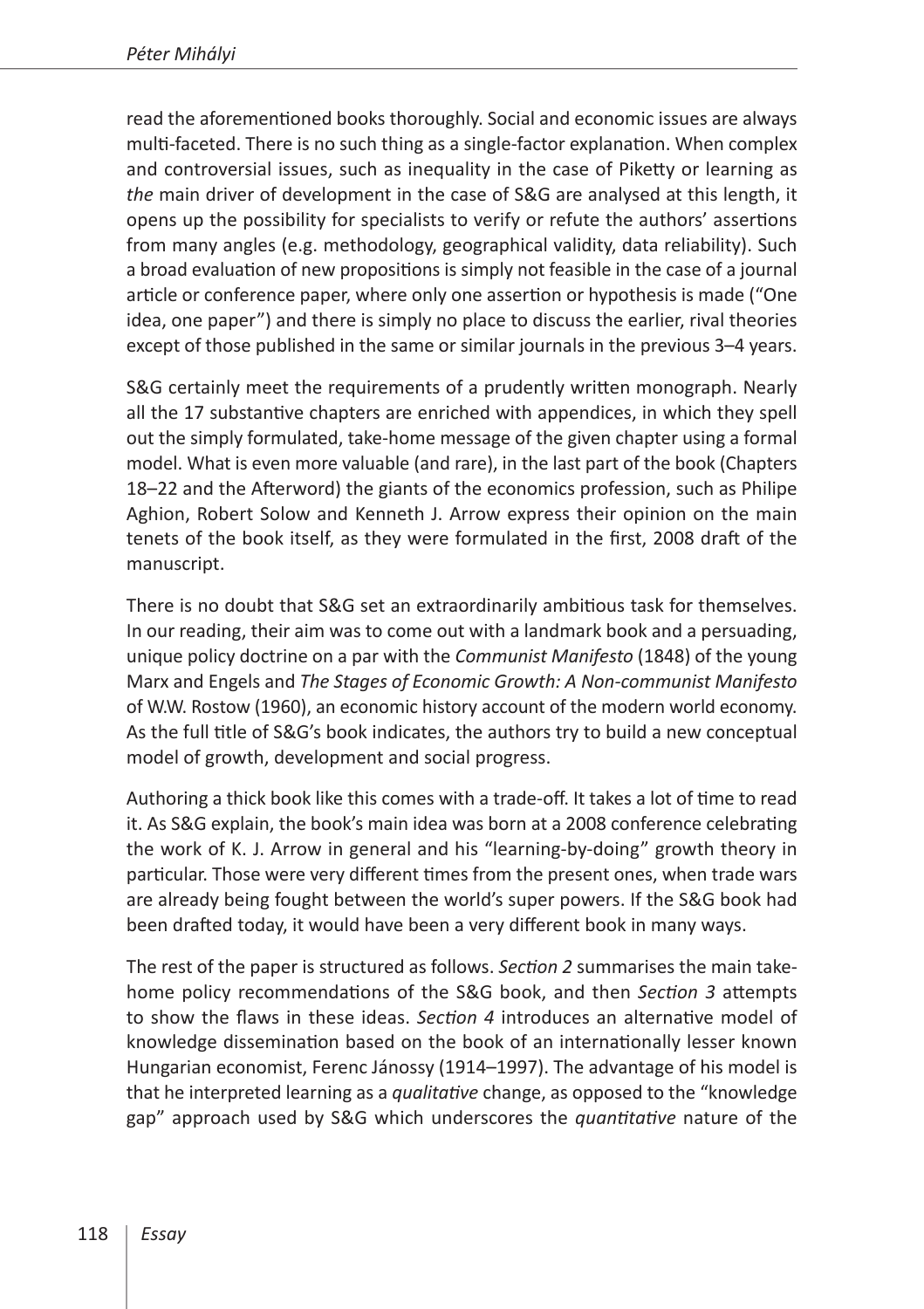changes. *Section 5* presents short summary and a prompt reaction to the 2018 Nobel prize awarded to Paul Romer for his endogenous growth model.

## **2. Starting point of the S&G hypothesis and its construction**

The concept of a "learning society" has been used in the scholarly literature for almost 50 years.<sup>1</sup> Among international organisations, it was first embraced by the *OECD* (*2000*) as a key to a nation's economic development. The idea was subsequently taken further by the UNESCO, stating that education should extend beyond formal learning (in schools, universities, etc.) and continue until the end of life ("lifelong learning").

But this is not the point where S&G start the presentation of their hypothesis. They start with the rejection of the mainstream, neoclassical growth model, the Cobb-Douglas production function, the famous *Y=A*(*K<sup>α</sup> L1–α*) equation, the Solow model and the Golden Rule of Edmund Phelps, because this family of models assumes that technological change is an *exogenous* factor in the model. This criticism, as S&G readily acknowledge many times in the book, is not original. It is derived from *Arrow* (*1962*), where the concept of learning by doing, as the *endogenous* driver of labour productivity growth was first introduced.<sup>2</sup> Let us recall that the idea of endogenous growth itself can be traced back to the so-called Verdoorn law (after the Dutch economist P. J. Verdoorn) and through him back to Adam Smith. As is well known, it was the great Scottish philosopher who first realised that the unstoppable rise of labour productivity is primarily the consequence of the division of labour which in turn leads to "the increase of dexterity in every particular workman" as a by-product of the rising volume of production. When a cobbler makes a boot or the hairdresser cuts a client's hair in practicing his profession, he himself becomes better and more productive all the time. This is all true, even if the cobbler or the hairdresser does not invent anything new, but simply applies and practices the know-how invented and introduced by others. Thus, rising productivity is achieved through practice, self-perfection and minor innovations, without adding workers or investing significant amounts of capital. This line of thinking was taken further by *Verdoorn* (*1949*), who found statistical evidence that in the long run *macroeconomic* productivity grows proportionally to the square root of output.

According to S&G, the secret of technical progress is not innovation, but the dissemination of innovation embodied in the learning-by-doing process (p. 490).

<sup>1</sup> See e.g. *Hutchins* (*1970*), *Schön* (*1973*), *Husén* (*1986*) and *Hughes – Tight* (*1995*) among the English language works published before the millennium.

<sup>2</sup> Arrow's specific *microeconomic* example to justify the concept of learning-by-doing was borrowed from a 1936 paper published in an aeronautical journal, according to which the labour hours required to build airplane frames declined in reverse proportion to the third root of the number of frames built. As the cited author – *Wright* (*1936*) – explained in the paper, his cost estimates were based on his own personal work experience in the 1920s.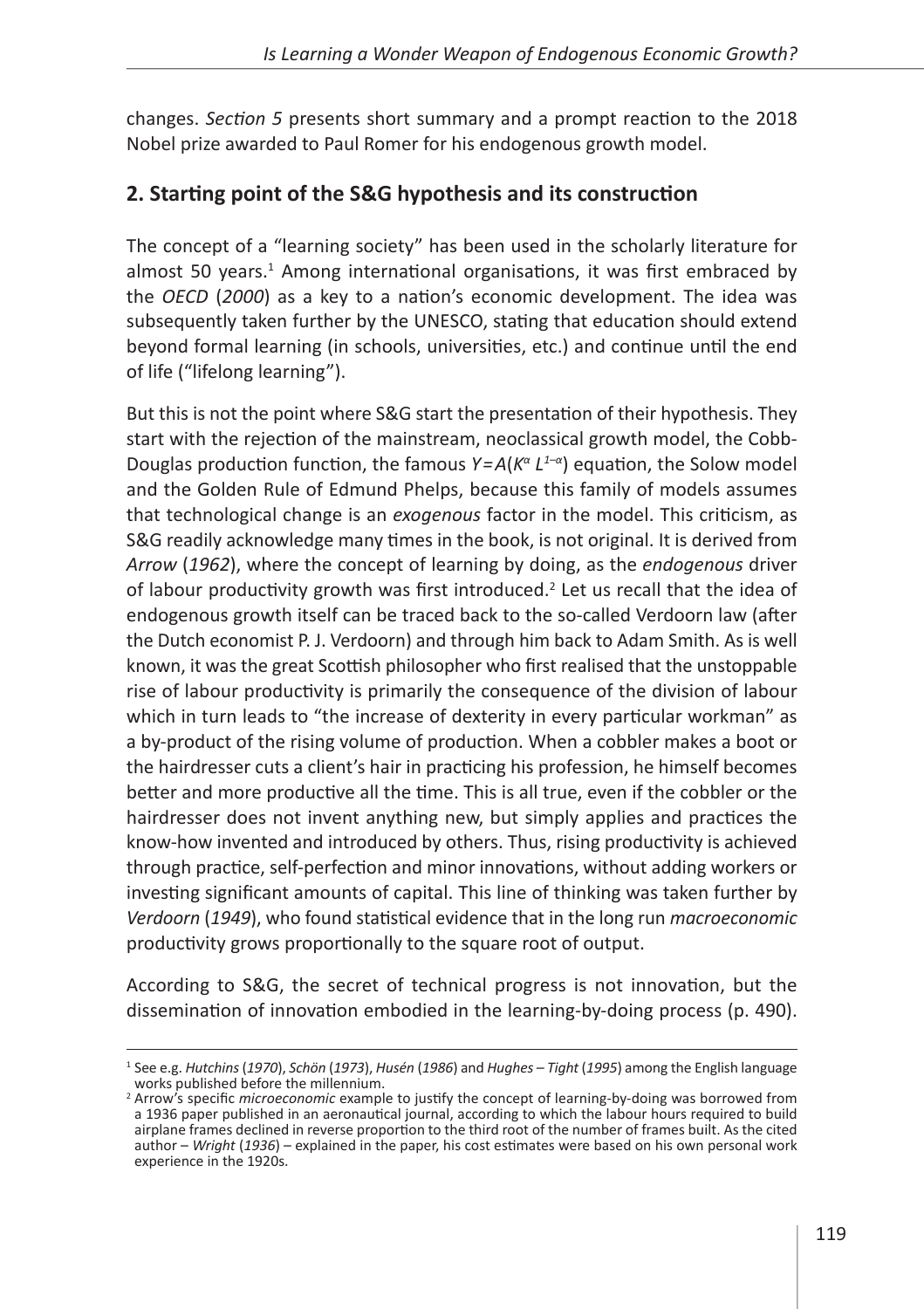And indeed, if we take a look at the countries in the world, it is not difficult to observe that productivity differences within one country and/or within a single industry of the same country are quite considerable. *Lewis's* (*2004*) empirical study, based on the collective effort of the research staff of McKinsey Global Institute, is full of such examples. At the end of the 1990s, labour productivity in the Japanese retail trade sector was not higher than one half of the comparable US figure, while the successful Japanese car manufacturing firms – such as Toyota – surpassed in labour productivity their US competitors by a margin of 30 per cent. Labour productivity in housing construction varied even more.<sup>3</sup>

As a generalisation of the learning-by-doing theory, the S&G hypothesis is built on four new propositions:

- (i) Growth is based on innovation, which in turn is based on learning. Both concepts are more important than allocative efficiency.
- (ii) The presumption that all firms are efficient is false; the majority of firms always operate below the efficiency frontiers, whether in the United States or elsewhere.
- (iii) Knowledge is quantifiable. The "knowledge gap" between the potential maximum and the actual average within a country or within a given industry is in itself a source of rent.
- (iv) If the knowledge gap is persistent, countries can be trapped in a low-level equilibrium (low rate of productivity growth) even over the medium or long term.4

From here, the thinking of S&G makes a turn that takes them beyond *Myrdal* (*1957*) and *Kaldor* (*1966*), who in the 1960s were already inclined to support state intervention as a part of macroeconomic demand management in the allocation of resources.<sup>5</sup> But why should the state control the knowledge dissemination process from the supply side (as opposed to the Keynesian demand-side explanation)? According to S&G, globalisation and within this the growing *gap between social and individual returns* is the most important impediment to worldwide, lasting and equitable growth. Knowledge is a public good and in the absence of government

<sup>&</sup>lt;sup>3</sup> The book drew on extensive microeconomic studies of 13 countries over 12 years conducted by the Institute staff and invited world-class university professors, such as Robert Solow himself. See also fn. 9.

<sup>4</sup> For the first authentic formulation of these hypotheses, see *Greenwald – Stiglitz* (*2006*). <sup>5</sup> On Kaldor's views in this regard, see *Mihályi* (*2017*) and *Thirlwall* (*2017*).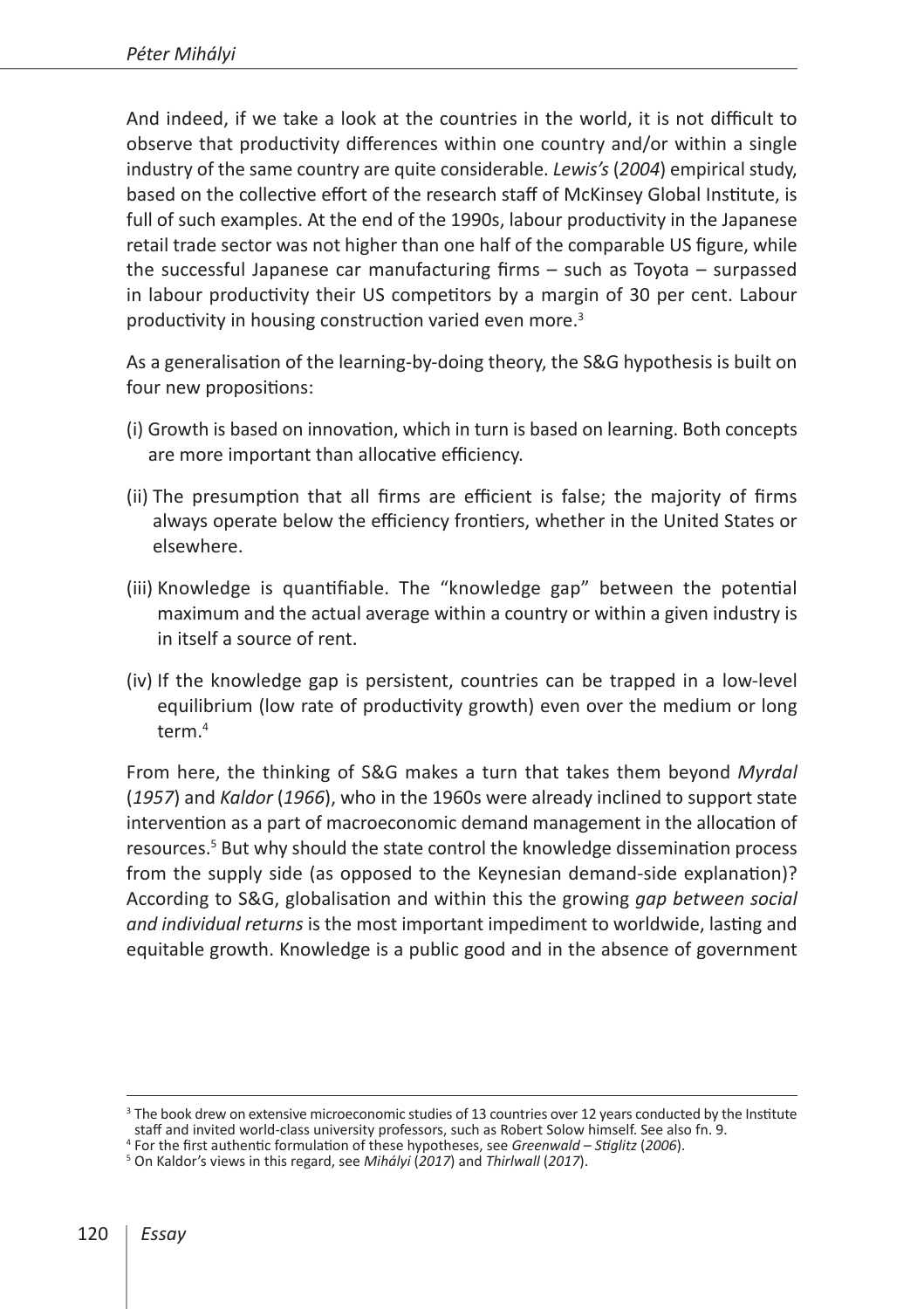intervention it is undersupplied by utility maximising firms and/or individuals. $6$ Unlimited free trade, the cross-border flow of capital and labour, the mechanism of freely floating exchange rates, the liberalisation of financial markets<sup>7</sup> and the harsh protection of intellectual property rights (essentially the entire list of the Washington consensus, Williamson, 1990, 2008) are *all* problematic, because in the less developed economies  $-$  i.e. practically in all countries, except the US  $$ the overwhelming American productivity superiority prevents the local engineers, workers and business managers from learning and innovating. Under such a regime, conducting research is bound to fail businesswise. But without continuous learning and innovation, there is no opportunity to grow and develop. From the point of view of the developing countries – or using S&G's terms: *infant industries* and *infant economies* – it is more promising to restrict competition and protect the entire home economy rather than entering into open competition with the more advanced economies.

According to Stiglitz and Greenwald, infant economies have two good reasons to protect their internal markets and support the national companies' learning and research possibilities: (i) the countries and the domestic firms learn directly from the production process as the learning-by-doing theory suggests; and (ii) the newly acquired knowledge always has significant, dynamic spill-over effects (or positive externalities). S&G mention several examples, such as technological innovations in the manufacturing sector where a good idea of one firm can be applied later by other firms of another industry, or organisational innovations, such as the "just-intime" inventory management technique which can be applied across industries, once the necessary organisational skills and disciplines are learned by a relatively large pool of managers (p. 65).

If we return to the previously mentioned example of the cobbler, the problem is that once it was found out how to produce good quality, inexpensive boots in the US, firms in other countries will *never* be able to compete with the industry-leader US cobbler. According to the S&G hypothesis, this is a major problem not because all other countries will find it more economical to import boots from the US, but because the infant economies will *never* learn how to make boots. Furthermore, once a boot factory in a developing country starts its operation despite the poor chances of success, there is a high likelihood that it will lose out in free competition and go bankrupt. Then the already acquired "new knowledge" will be wasted (p.

<sup>&</sup>lt;sup>6</sup> Although S&G fail to mention, there is nothing new in this proposition either. Enhancing the Marshallian concept of externalities, Marshall's favourite disciple, *Arthur Pigou* (*1920*) stated exactly the same: "selfinterest will not (…) tend to make the national dividend a maximum" (Part II, Chapter IX). In the original Arrow paper, the same proposition is made as well. The competitive solution is different from the societal optimum solution, because "learning means that an act of investment benefits future investors, but this benefit is not paid for by the market" (op. cit. p. 168).

 $^7$  Exposing their criticism over this issue, S&G go quite far in the direction of populism, when they refer to "speculative businesses" and conclude that "in certain cases it is more efficient, if the state implements the allocation of capital investment itself" (*op. cit*. pp. 410–411).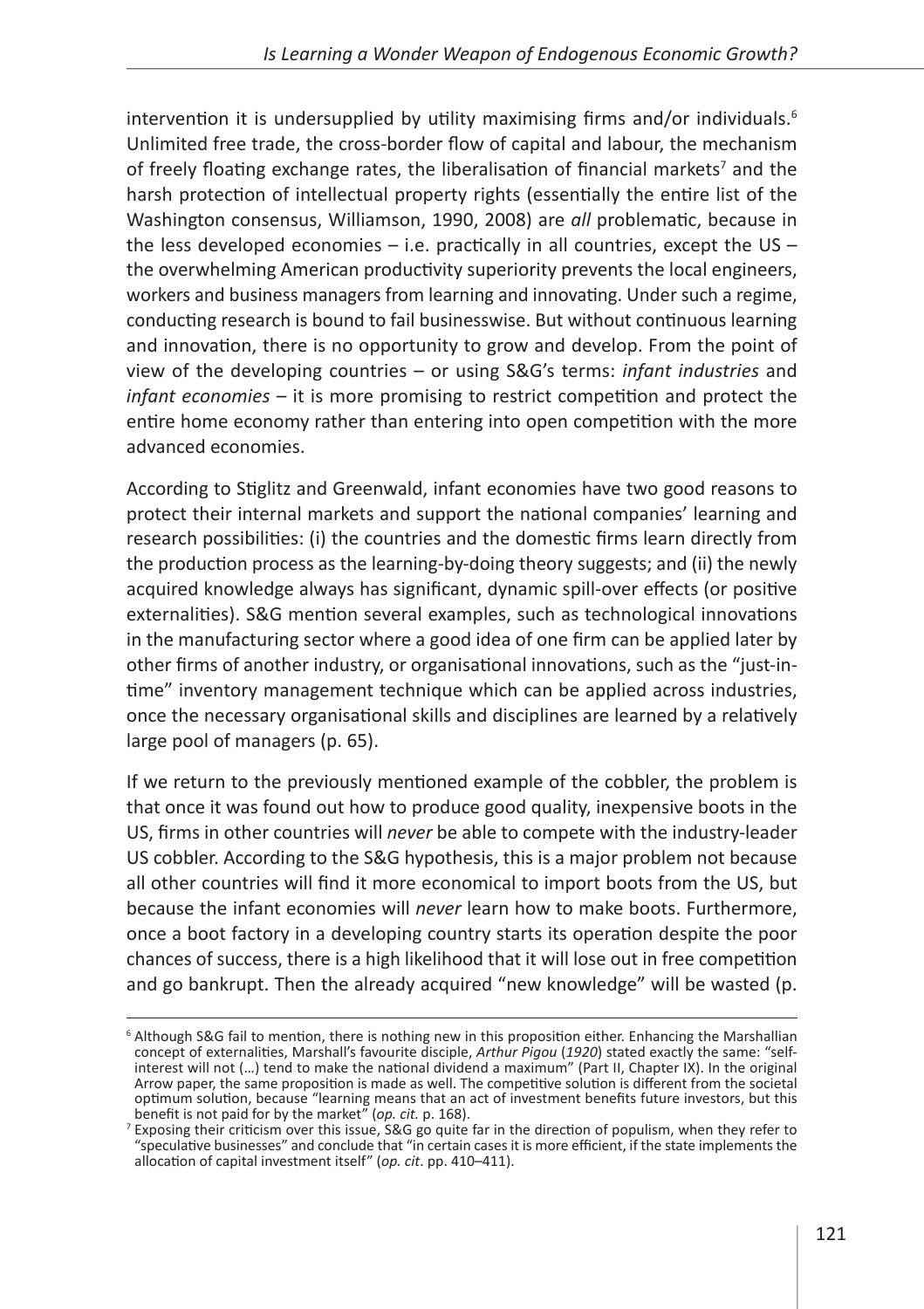491) and the spill-over effects will cease driving the other segments of the economy forward. According to S&G, their theory is valid historically as well. "[T]he fact that some countries and firms have "learned how to learn" helps explain why the last two centuries have seen such remarkable increases in standards of living, in comparison to the millennia that preceded them, which were marked by stagnation" (p. 373). In short: the secret of development is learning and *learning to learn*. 8

## **3. Challenging the S&G theory**

The S&G hypothesis is not convincing at all and the solicited commentators on the original 2008 draft (Aghion, Solow and Arrow himself) did not hide very much their own reservations either. In our opinion, Stiglitz and Greenwald pretended as if they did not know…

- 1. … that the essence of the capitalist system is the rivalry. There are always winners and losers in a competitive environment (*Lavoie 1985*). Only in the world of Utopia can one think of countries enjoying the same level of economic development and the closure of the knowledge gap.
- 2. … that market competition is the strongest driver of innovation, even if there are well-known situations when limited competition actually hampers innovation (e.g. the rise of monopolies).
- 3. … the variation of productivity among firms operating on the same market is not caused by a failure in learning. It is the result of better management,<sup>9</sup> the power of increasing return to scale and the natural monopoly situations arising from it. In other cases, better performance and higher productivity are simply a matter of luck. It doesn't make much sense to say that Facebook is successful because its managers "learned how to learn", while Compaq, the once renowned computer manufacturer disappeared from the world markets because its business leaders were bad "pupils".10
- 4. … that if a Chinese product outcompetes an American or a European producer, the reason is not that the Chinese workers are cleverer or have learned more. It is usually because Chinese wages are still so much lower. $11$

<sup>&</sup>lt;sup>8</sup> The expression of "learning to learn" was originally developed in *Stiglitz* (1987).<br><sup>9</sup> This point was actually raised in the contribution of Robert Solow in Chapter 21. He directly referred to the empirical findings of *Lewis* (*2004*), in which he was one of the main research contributors. The key finding of the research was that the lower quality of management did not have much to do with learning, knowledge or competence. The cross-country comparisons showed that it was caused "by the weakness of competitive pressure, and the most important obstacle to competitive pressure was formal or informal protection. Firms and industries exposed to competition from best practice were driven toward best practice" (op. cit. pp 501–502).

<sup>&</sup>lt;sup>10</sup> In fact, the company disappeared after it signed a merger agreement with Hewlett-Packard in 2002.<br><sup>11</sup> I am grateful to Michael Joffe for this crucially important completion of my argumentation.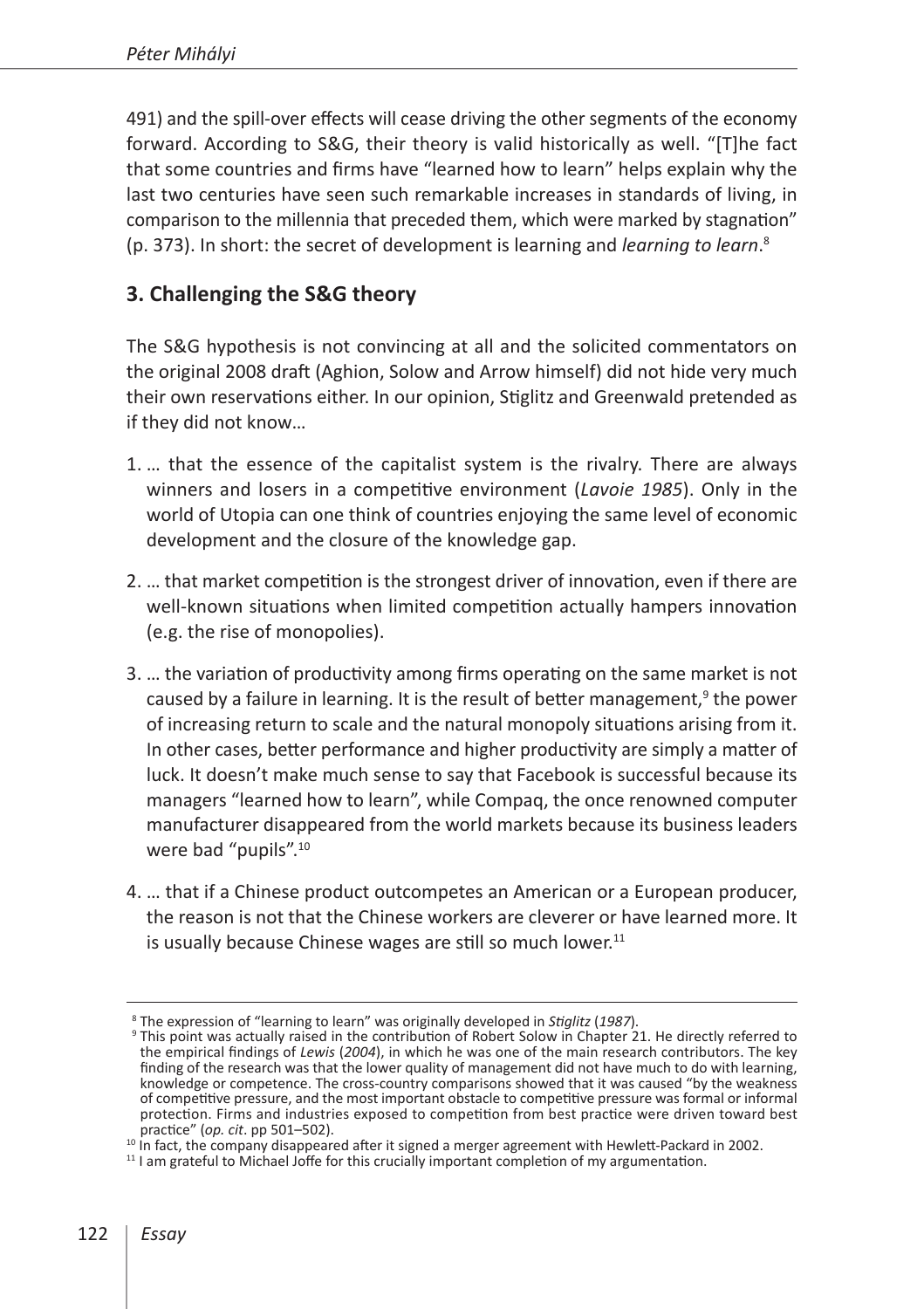- 5. … the 75,000 employees who lose their jobs on every working day in the American economy are not bad "learners" either. They get fired because the structure of the economy is constantly changing. Certain industries created new jobs for decades (e.g. retail trade, publishing, etc.), but after some fundamental shifts in technology, the very same industries started to shed labour.12
- 6. … that rent-seeking and corruption are more important snags in the developing countries than in the advanced ones. Therefore, centrally determined industrial policies carry with them an intrinsic risk. If governments assume the power to select the winners, the industries and firms that "merit" protection, the risk of state capturing might arise, and in this way industrial policies become the hotbed of corruption.<sup>13</sup>

Several contradictions arise from the fact that the two authors of the *Learning Society* are Americans and that therefore the book was chiefly addressed to the American readership. They tried to phrase their ideas in a way that is understandable and attractive for Americans. For example, it is a widely held opinion that the American educational system is disgracefully feeble and, therefore, emphasising the importance of learning is a popular proposition for every segment of American society. The upper middle class and the middle class are happy to read about this because these elites are convinced that they merited their relatively high social positions through successful education (*Reeves 2017*). The lower level classes also like to be open to the importance of education, because they expect the government to spend more on the education of their children.

*Who is losing in free trade?* At this point, some readers of the present paper might start to protest and raise two objections. First, it has been argued for more than 200 years by scholars of the economics profession that free trade is not desirable for developing countries and new ("infant") industries. The most important example was the case of the United States of America. Alexander Hamilton, one of the founding fathers, who served his newly born country as Secretary of the Treasury between 1789 and 1795, became renowned as an opponent of free trade and as a supporter of protectionism. It is also common knowledge that Hamilton's views influenced the German Friedrich List (1841), who became the main proponent of economic protectionism on the European continent two generations later. Second, speaking for protectionism and against free trade means something very different today, when the United States – as the most developed Western country – complains about the consequences of free trade on its labour markets, than it did before the trade war started between China and the United States.

<sup>&</sup>lt;sup>12</sup> *Krugman (2016)*<br><sup>13</sup> This argument, which is probably trivial for readers in the post-communist countries, was mentioned in the contribution of Philippe Aghion (p. 496). Together with Iván Szelényi, the present author came to similar conclusions in *Mihályi – Szelényi* (*2017*).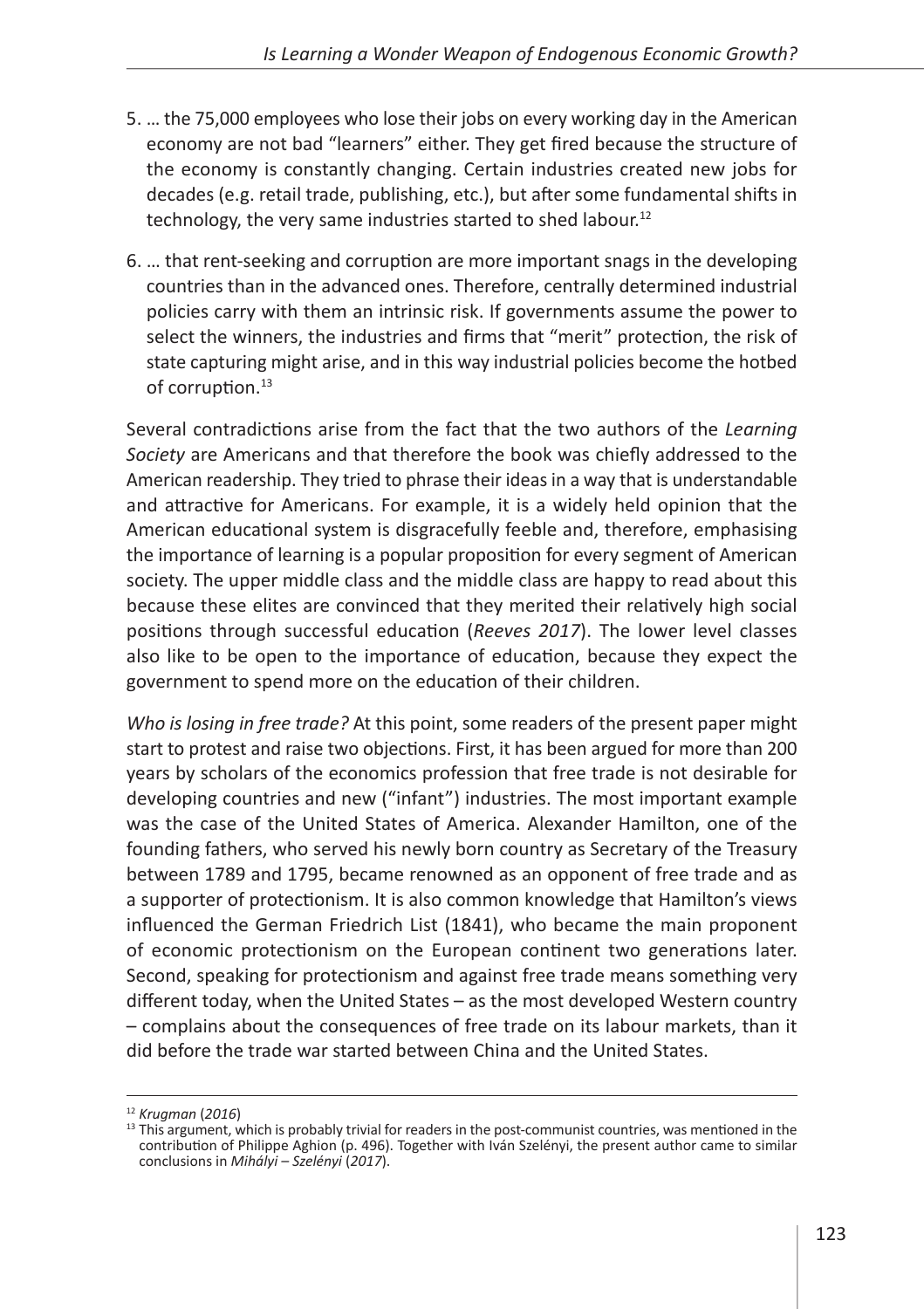Piketty's voluminous book, already mentioned above, was a totally unexpected and unparalleled commercial success. In two years more than 2.1 million copies were sold in French, English, German, Chinese and Spanish. For many reasons, S&G is unlikely to come close to this achievement. Among the reasons, I presume, the protectionist trade rhetoric of the current US administration is by far the most important. Any idea that so closely resembles the official US government position is bound to be rejected by the academic circles in the United States and the prestigious European university departments as well. It is widely known that there was a historical precedent, when protectionist legislation was enacted by the US Congress and signed into law by a president, but the consensus view today is that the so-called Smoot-Hawley Tariff Act of 1930 was – also according to Arrow – "a very destructive policy" (p. 508). $14$ 

Against the backdrop of such history and the noisy trade protectionism of many Republican-leaning congressmen and congresswomen, everything that was proposed by Stiglitz and Greenwald in 2014 sounds totally different today. While the book's main idea, that learning can be a wonder weapon in the hands of enlightened, good-willing policy-makers, will continue to attract many supporters, the present academic environment will remain unsupportive of the policy proposals emanating from S&G's interpretation of the "learning by doing" metaphor. As long as the ongoing trade negotiations are not completed, S&G's suggestions pointing in the same direction will be hardly heard.

It is inconceivable that the two authors did not take into consideration that the asymmetric limitation of free trade and/or administrative manipulation of exchange rates are not real options for infant economies. They don't have enough power. It is very difficult to speak openly like this: "We would like to export freely, but we restrict imports. We will keep the value of our currency low, but our trade partners should allow their currency to fluctuate freely." Using double standards can be one element in the toolbox of a powerful country. As recent examples show, the US was able to put pressure on other countries to open their market to US goods, while the

<sup>14</sup> The full, official title of the Act was already expressive: "*An Act to provide revenue, to regulate commerce with foreign countries, to encourage the industries of the United States, to protect American labor, and for other purposes.*" When it was still under debate in Congress, a petition was signed by 1,028 economists in the US asking President Hoover to veto the legislation. The legendary automobile executive Henry Ford spent an evening at the White House trying to convince Hoover to veto the bill, calling it "an economic stupidity." J. P. Morgan's chief executive Thomas W. Lamont said he "almost went down on [his] knees to beg Herbert Hoover to veto the asinine Hawley-Smoot tariff." Initially, Hoover himself opposed the bill and called it "vicious, extortionate, and obnoxious", but eventually he yielded to influence from his own party and signed the bill. The new tariff imposed an effective tax rate of 60 per cent on more than 3,200 products and materials imported into the United States, quadrupling previous tariff rates on individual items, and thus raised the average tariff rate to 19.2 per cent. As was feared, Canada and other countries raised their own tariffs in retaliation after the bill had become law. Unemployment was at 8 per cent in 1930 when the Smoot–Hawley tariff was passed, but the new law failed to lower it. The rate jumped to 16 per cent in 1931, and 25 per cent in 1932–33.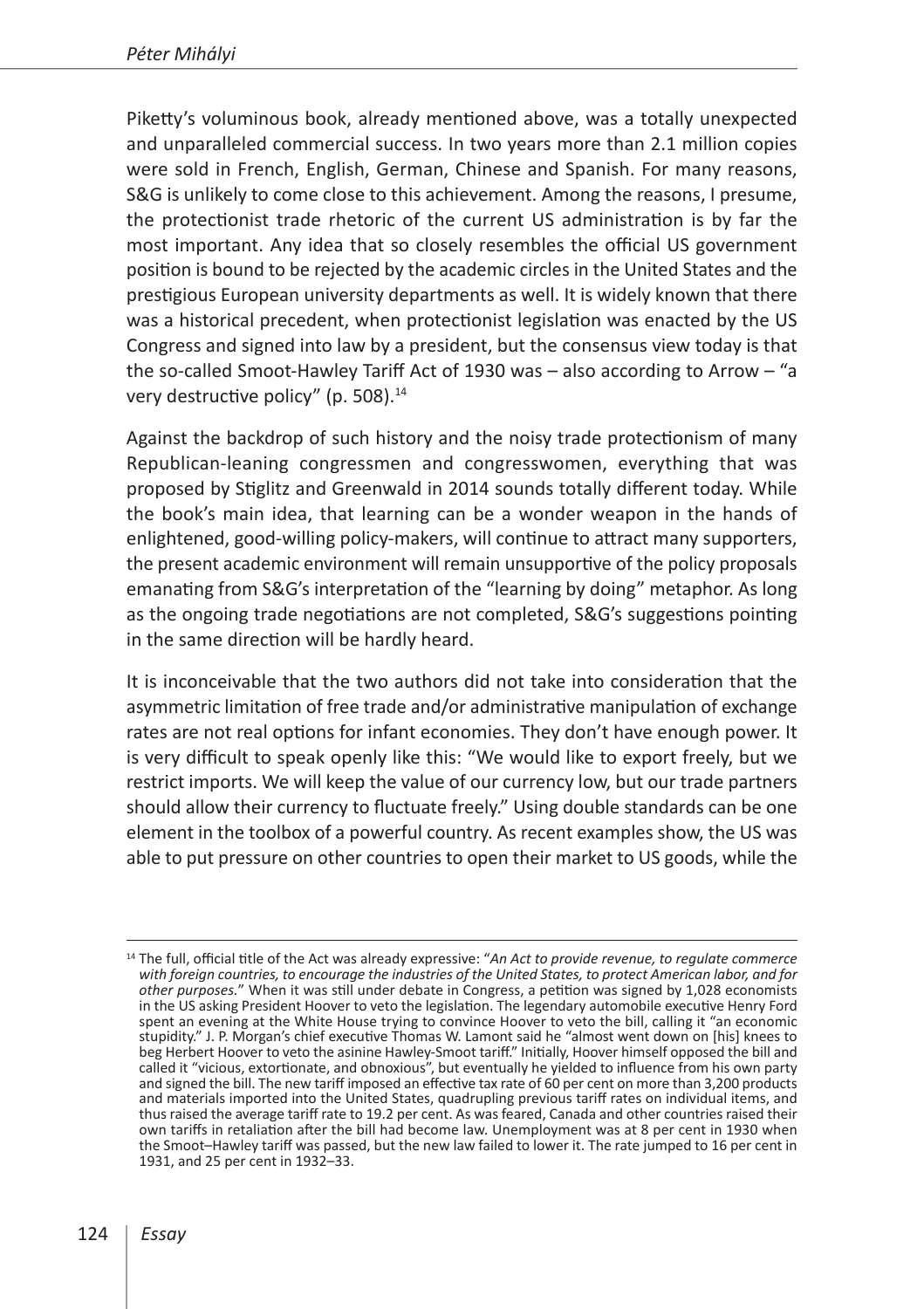US markets remained closed for the partner country. But this is not a viable strategy for converging countries, except for the very large ones such as China or India.<sup>15</sup>

*To whom is the book's message addressed?* To whom do the authors direct their policy recommendations? To the poorest countries of Africa, the 10 new Member States of the European Union, to Russia or China, or to Greece or Italy, as the laggard countries in the EU? In the book, there is no answer to this critically important question. What is even more troublesome, the authors close their book by saying that industrial policies and government interventions in trade are desirable and may even be a permanent part of economic policy in the most advanced countries and not just in the early part of the convergence period of an ambitious infant economy (p. 474).

*Learning has several meanings in the book*. As we noted already, much of what S&G call learning is partly or entirely something else. There are at least five different meanings of "learning" in the book.

- 1. Often the term's true meaning in the given context is *adjustment* (p. 375). Firms always try to adjust to the changing market conditions, sometimes successfully, other times unsuccessfully. Behind the failures the retrospective analysis usually identifies managerial mistakes, bad judgment or slow reaction.
- 2. Industrialisation in lagging, catching-up countries is always based on *emulation*. In these economies, improved competitiveness at the level of firms means the adoption of existing technologies, and usually not the latest ones. If this is followed by innovation, this innovation is incremental and of small significance. This was the "secret" of the successful industrialisation of Japan, the Soviet Union, and South Korea. Other authors rightly use the term *catching-up growth* to characterise the nature of this type of development. By contrast, *cutting-edge growth* is observable only in the most advanced countries.<sup>16</sup> Confounding the two types of progression and the two types of learning processes behind them is utterly misleading.
- 3. Few growth specialists or economic historians would question the importance of acquiring *basic cognitive skills*, like reading, writing, arithmetic, etc. There is a huge literature asserting that economic development is correlated with formal education (schooling), especially with the advancement of primary education.

 $15$  Robert Solow pointed out this contradiction, and  $-$  in an extremely polite way – made a devastating counterargument. It is true that for an infant economy it is of vital importance to direct its products toward export markets in order to exploit the advantages arising from scale economies. Exporting is also very important to maintain and improve the quality of its products and services under the pressure of the high requirements of the foreign buyers. At the same time, however, it follows from the S&G hypothesis that the infant country should protect its own domestic markets from foreign competitors. One can imagine tolerance for the protection of an infant industry here and another there, but an overarching protection for an *entire* infant

<sup>&</sup>lt;sup>16</sup> See Joffe (2017). With the same meaning as cutting-edge growth, Jones (2015) introduced the term frontiergrowth.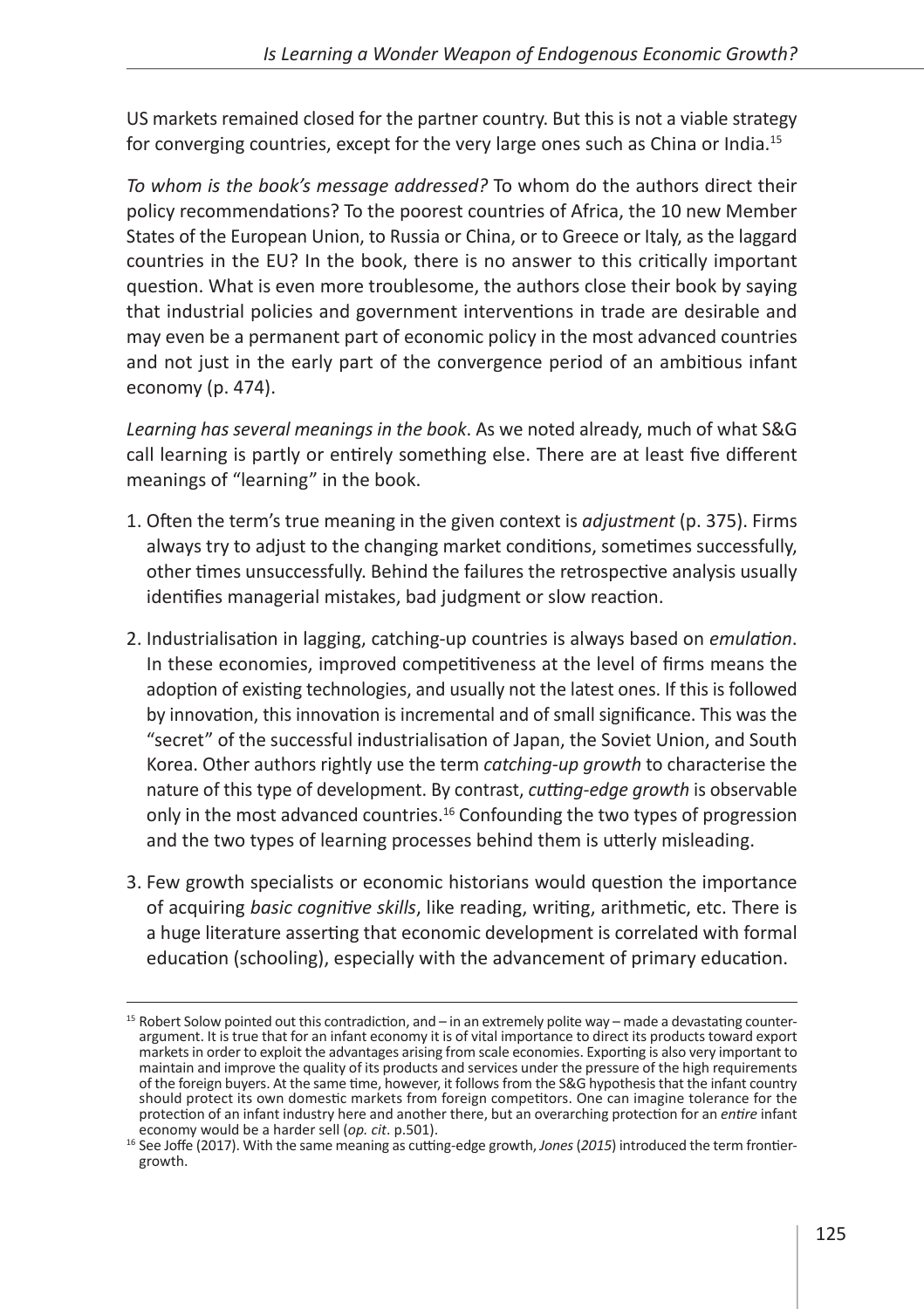- 4. Since Max Weber's hypothesis on the contribution of the Protestant values to growth, there has been a broad agreement that *non-cognitive* (cultural or soft) *skills* are also indispensable for growth. Sometimes these skills are part and parcel of the local, traditional culture (e.g. Protestant ethic, Confucianism); in other cases, these skills need to be "imported" and disseminated by the educational system, religious organisations, the media, etc. The dissemination of English as a foreign language and Anglo-Saxon cultural values is a good recent example in Eastern Europe. The modernisation of Russia under Peter the Great (1696–1725) and Japan during the Meiji period (1868–1912) worked with similar policy tools. Such implantations are almost impossible to carry out effectively without some kind of government commitment, although today much of it happens through the unstoppable use of the internet and mobile phone applications, even if the incumbent governments don't like it or try to stop it. A recent bad example in this regard is the decision of the Iranian leadership to ban the teaching of English in all primary schools.<sup>17</sup>
- 5. Admittedly, the US has been the most advanced and most productive economy for about a century, and its advantage has only increased vis-à-vis Western Europe since the onset of the international financial crisis of 2008. But how can the US economy be so effective in spite of the allegedly poor quality of its educational system? In our opinion, the answer is simple. The tens of millions working in the trade and service sector don't need to learn how to do business in school. They bring this knowledge from home. Americans have been good entrepreneurs since the foundation of the Republic, and there is a constant supply of potential entrepreneurs through *immigration.*

*The importance of resistance to learning.* The authors correctly point out more than one time in the book that certain conservative societies are purposely built on the strategy of no-change (p. 96). But they fail to draw the conclusion from this, namely that in such cases what is missing is not "learning" or "the capacity to learn", but those specific values that are required to catch up with the more advanced countries. In more difficult cases, the majority of people in such conservative countries are honestly and deeply convinced that it is in their country's interest to defend the "old" values.

Finally, an author from a post-socialist economy can only regret that S&G do not even mention the bitter experiences of the large and small former socialist countries, such as the Soviet Union or Hungary, and the military dictatorships in Latin America that in many ways were similar to the planned economies. Dozens of such countries pursued protectionist policies for decades in the 20<sup>th</sup> century. But

<sup>17</sup> *The Guardian*, 7 January, 2018.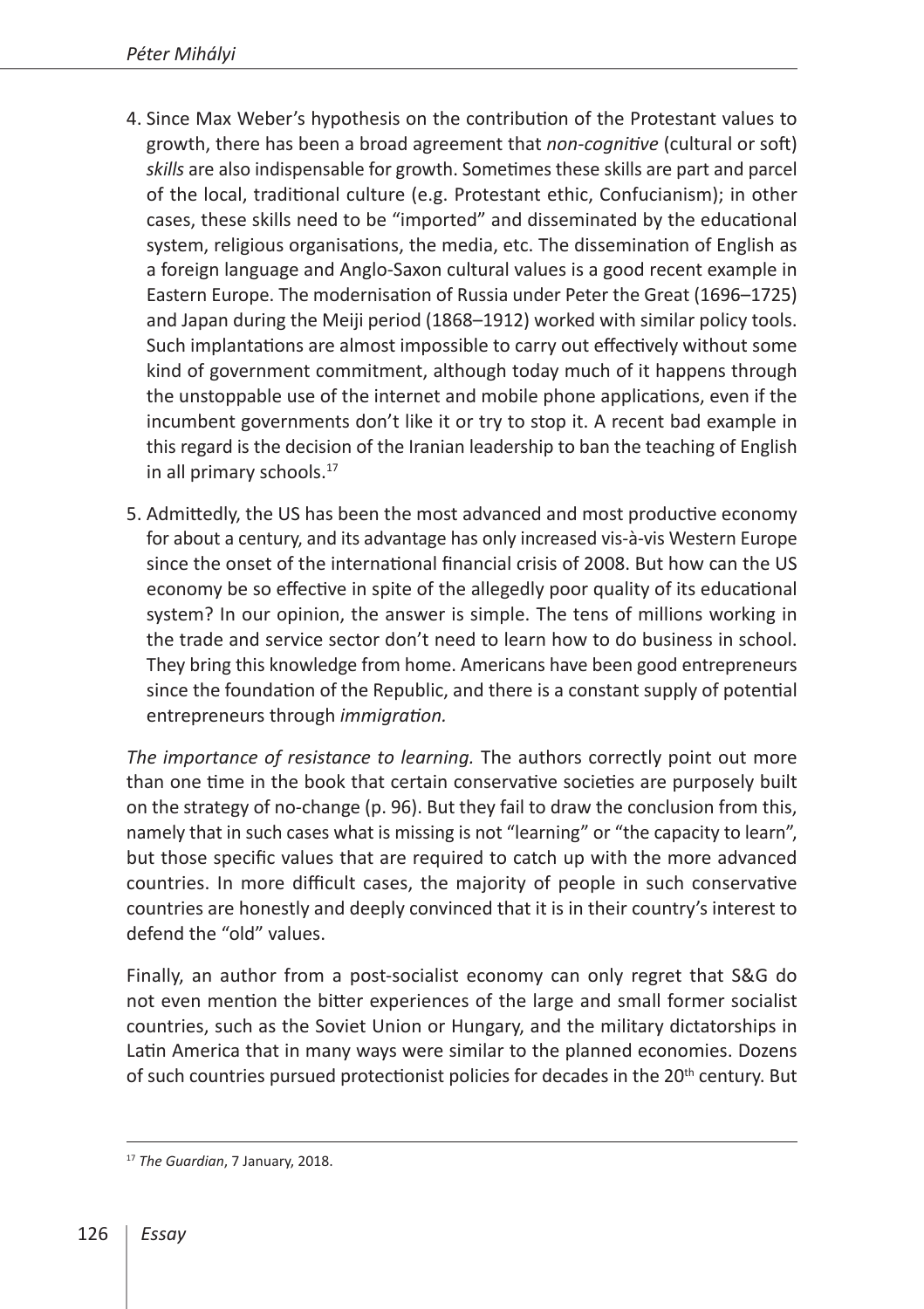their overall growth performance was dismal. These countries failed to catch up with their international competitors as long as they pursued such policies.

In a certain sense, this is understandable. Professor Stiglitz and Greenwald do not have personal experience with such regimes and, therefore, do not have a gut feel for how centralised, autocratic regimes function. But they should know from the literature that there are few good examples proving that state-initiated trade restrictions, investment policies, and industrial research – which are all important parts of the "learning society" model – lead to the hoped-for results, to a sustainable increase in competitiveness and catching-up in productivity levels. Only the case of Japan (between 1945 and 1990), South Korea (1978–2010) and Taiwan (1960–1990) can be cited as convincing examples. If in the case of China, state-supported industrial research brings significant and sustainable returns to the country in the future (which is far from certain), this is probably due to the gigantic size of its economy.<sup>18</sup>

## **4. A better theory of "learning by doing"**

*Learning is a qualitative change.* Even among Hungarian economists of the young generation, only a few read and remember the works of Ferenc Jánossy (1914– 1997), a Hungarian economist of great originality.<sup>19</sup> This is a pity because much of S&G sounds very similar to Jánossy's thoughts developed during the 1960s. In our opinion, Jánossy put forward a more convincing endogenous growth theory than the S&G concept.

The central assumption of this theory is that over the *long run* the productive potential of an economy is determined by the size and qualification structure of the labour force only. Technically speaking, the slope of the long-run potential growth path is determined by the rate of accumulation in labour qualifications and is thus unaffected by the investment rate. In the *short run*, however, actual output is limited by the workplace structure of the economy, i.e. the capital stock and its technological composition. In crisis-free economic development, the complementary factors of production tend to accumulate in harmony, so that the employment structure of the economy reflects the qualification structure of the labour force. However, in the immediate aftermath of a war or a major depression, a large gap between actual and potential output can open up due to a severe distortion in factor proportions. This phenomenon is termed "structural incongruence" and is

<sup>&</sup>lt;sup>18</sup> According to the latest available data, China's total R&D in 2013 was equal to the money the United States spent in 2005 (Veuglers 2017).

<sup>&</sup>lt;sup>19</sup> Ferenc Jánossy grew up in Germany and worked and studied engineering in the Soviet Union between 1933–1946 before returning to his native Hungary. German was his first language; therefore everything he wrote in German was subsequently translated into Hungarian. His most important book, *The End of the Economic Miracle. Appearance and Reality in Economic Development* was simultaneously published in German and Hungarian in 1966. The English translation, used in the present paper, appeared in 1971.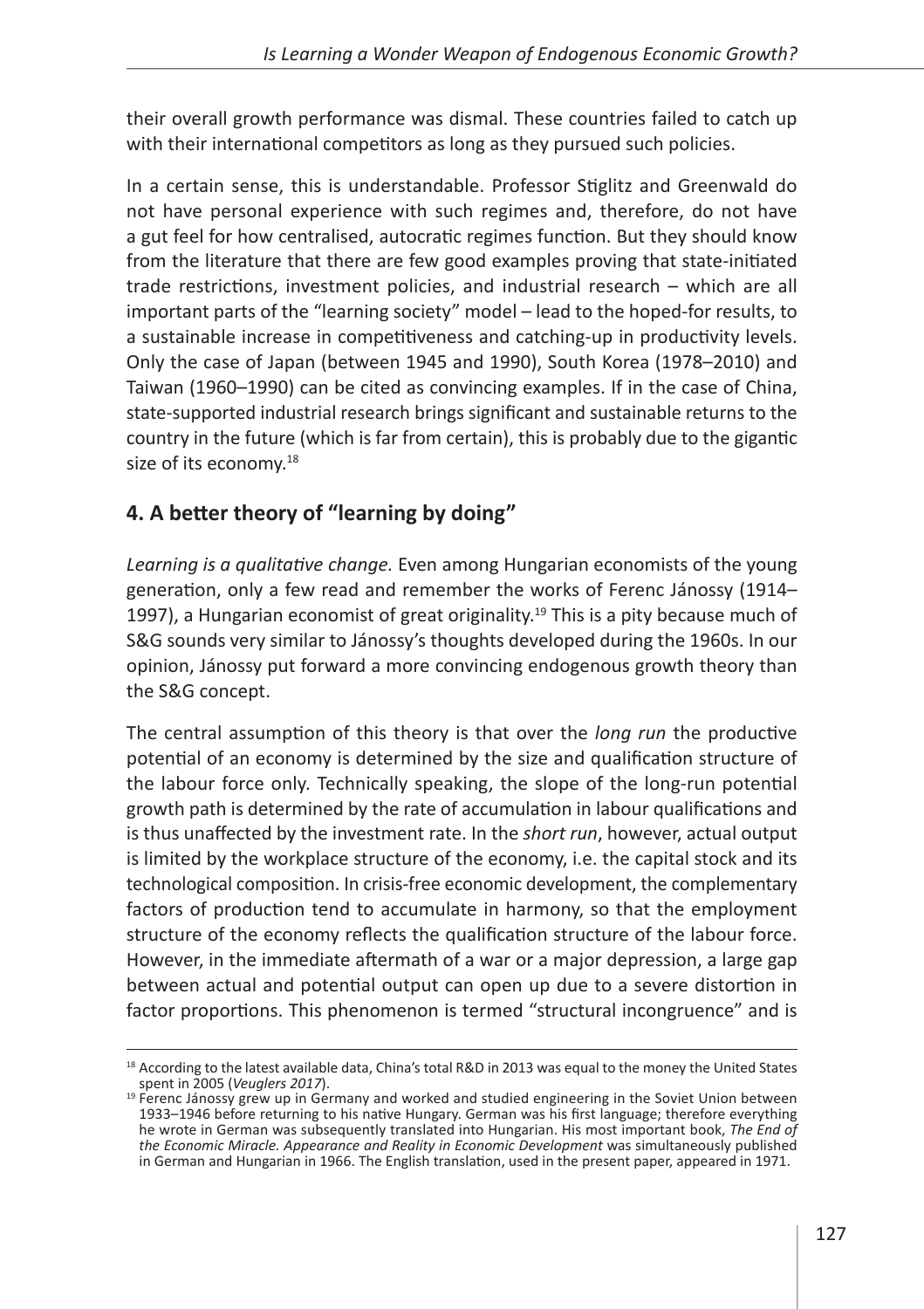assumed to result from the depletion of physical capital, especially machinery, as a consequence of wartime destruction and/or depressed investment activity. This structural incongruence constitutes an extraordinary growth potential. Initially, due to the low capital-labour ratio, returns on capital are very high, inducing exceptional rates of investment and, consequently, accelerated capital accumulation. In other words, during the reconstruction period, there are no labour-supply constraints on capital formation. Once the economy returns to its long-run potential growth path, the miracle ends. Further expansion must rely exclusively on improvement of the qualification structure of labour, since the complementary workplace structure of the economy can no longer develop faster.<sup>20</sup>

In this complex model, Jánossy interpreted learning – i.e. the improvement of the qualification structure of the labour force  $-$  as a qualitative change rather than a quantitative process: "man's individual knowledge today is not necessarily greater than yesterday's, but mainly of a different kind" (*Jánossy 1971: p. 205*). This is very much different from Arrow's starting point ("knowledge is *growing* in time<sup>"21</sup>) which has been taken over uncritically by S&G. If, however, learning means a qualitative change, there is no such thing as a "knowledge gap" that separates infant economies from the more developed countries (as S&G claim on p. 481). Every child who grew up on the enchanting Indian stories of James F. Cooper or Karl May knows that the life of Native Americans required all sorts of knowledge (horseriding, hunting, making fire, shooting arrows, etc.) which were necessary to survive in that environment. Their knowledge, of course, was immeasurably different from the knowledge of modern American farmers growing wheat in the state of Iowa, or a banker working on Wall Street today. But horse-riding is not a must anymore.

The concept of "learning by doing" was identified by Jánossy independently from Arrow, and his metaphor (learning *from* the machine) was more illuminating than that of Arrow. As Jánossy wrote "cutting can only be learned at a lathe, crushing at a milling machine, and driving at the wheel of the car. (…) This transfer of knowledge through the means of production is of particular interest (…) because this is precisely what causes the misleading impression that perfection of machinery is the primary factor of economic development" (*op. cit.* p. 209). Due to this important link, there is no real substitution between capital (C) and labour (L). Both of them are needed – simultaneously at a given point of historical time and in more or less fixed proportions.<sup>22</sup>

<sup>&</sup>lt;sup>20</sup> For a detailed, English language summary of Jánossy's model and fresh research in the spirit of Jánossy, see Tarján (2002) and Vonyó (2008).

see *Tarján* (*2002*) and *Vonyó* (*2008*). <sup>21</sup> See Arrow's clear statement in the first paragraph of his 1962 paper (*op. cit*. p. 155). Author's emphasis

<sup>(</sup>P.M.).<br><sup>22</sup> This is very different from Arrow's original approach, where the cumulative production of capital goods is used as a proxy for workers' experience – i.e. for learning.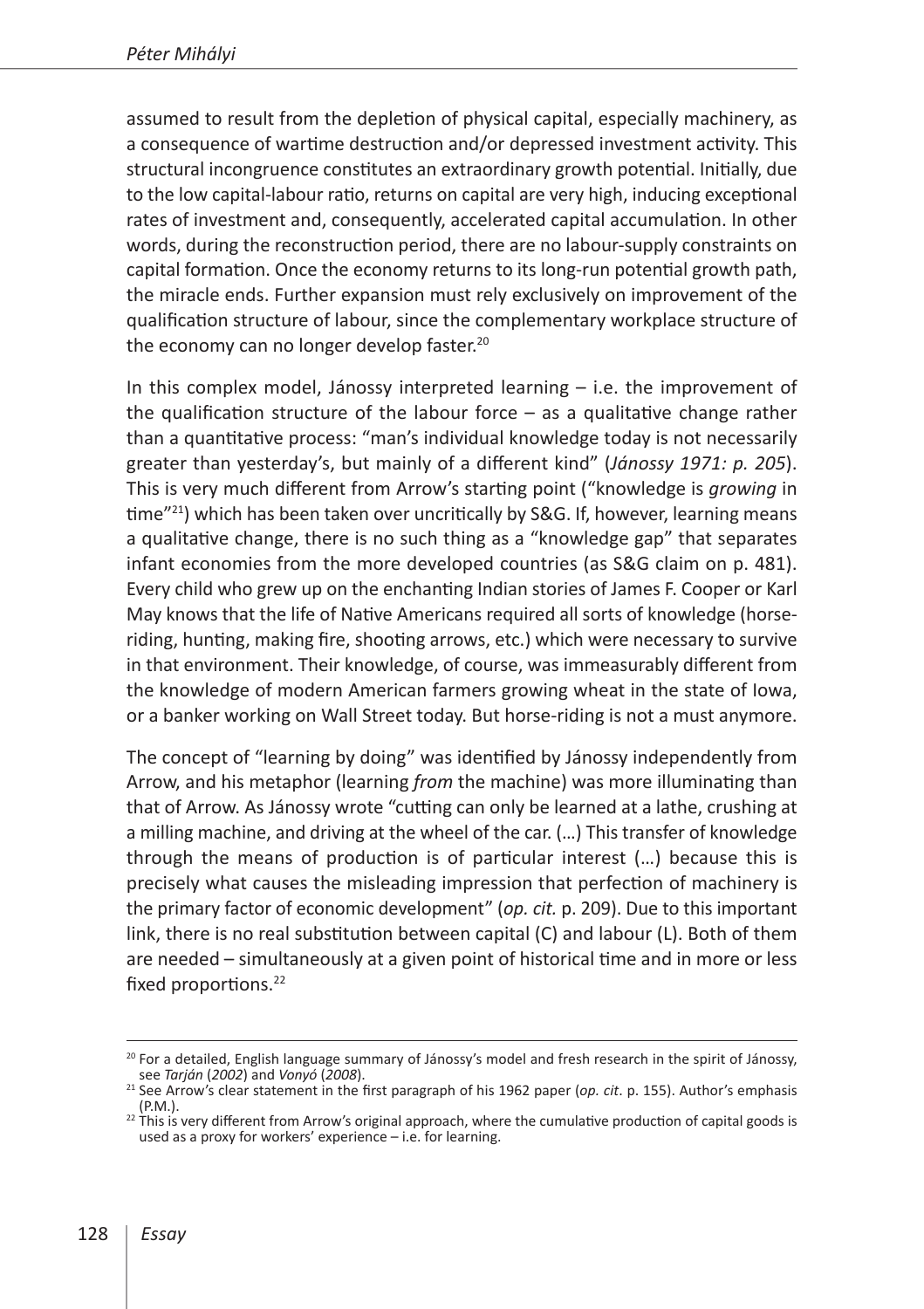*Forced industrialisation is risky.* In several of his writings, Jánossy discussed the ways and means how these fixed proportions were often purposely distorted by government policies. One important example is when state-controlled, forced industrialisation leads to loss-making investments and then the government has no choice other than to impose limits on other market participants to protect the newly created factories. This may make sense, concludes Jánossy similarly to S&G, if and when the loss-making investment significantly helps the formation of the working force in the enterprise concerned. The example of the Soviet industrialisation drive in the 1930s proves that such policies are sustainable for quite some time. But there are two uncomfortable by-products of policies based on the presumption that allocative efficiency doesn't count. Firstly, to maintain such a system, the state needs a large and brutal state apparatus, because these loss-making investments are financed to the detriment of consumers. With the benefit of hindsight, it is very likely that the development of Russia would have been faster and much less murderous than it was, if the market system had been maintained all along the 70 years of socialist planning. Second, the forced investment drive – at least in the Soviet or the Chinese cases – led to slow growth in consumption, which in turn slowed the "learning" of the labour force. Widespread knowledge of driving supposes private ownership of passenger cars, clean working hands require the availability of bathrooms at home, the knowledge of foreign languages requires mass tourism, etc.

Jánossy, who spent many years in the Hungarian Planning Office, warned his contemporary socialist planners not to try to accelerate economic growth through radically increased *research and development expenditures* (R&D) either. Although it is not easy to comprehend on first hearing, innovation, as the output of research, does not generate welfare directly. Innovation is merely a "recipe" that shows how the structure of production needs to be modified in order to increase the productivity of labour (*op. cit.* p. 117). Whether the conditions of implementing the necessary restructuring of production are present or not in a given country and a given industry, depends on the quality of the labour force at large, and not on the quality of the researchers. It doesn't help if the R&D activity runs much ahead of the quality of the labour force. If this happens, it leads only to massive societal waste.

As shown above, the broader meaning of learning in the S&G concept included emulation, the copying of technologies of the more advanced countries. There is nothing wrong with this. Although in theory, the possibility of a revolutionary innovation being born in an infant economy cannot be excluded, the experience of the past two centuries has showed that *all* pioneering innovations came from the most advanced countries such as Britain, Germany, and the US. *János Kornai* (*2014*) compiled a list of 111 innovations of great significance and proved that indeed only the most advanced countries were capable of converting inventions to innovation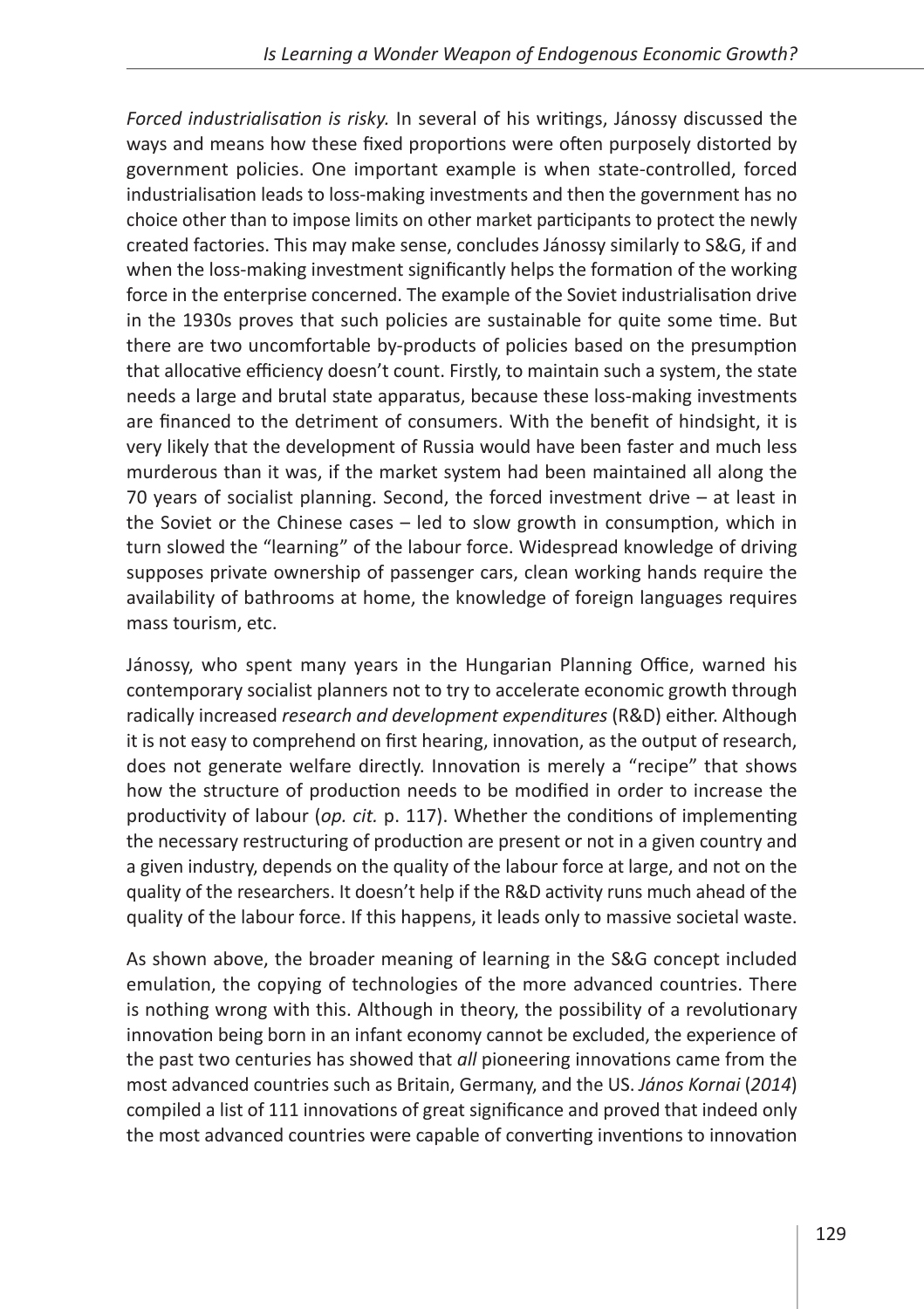and organising the large-scale manufacturing of the new product in a commercially viable way (*op. cit.* pp. 5–18). There are few exceptions to this rule. The inventor of the ballpoint pen lived in Argentina, Nescafe is a Swiss product, and the software behind Skype was developed in Estonia, but none of these innovations had a major macroeconomic impact on the countries where these exceptional technological attainments were achieved.

Before anybody falls in love with the "Learning Society" hypothesis, it is worth recalling the warning of *Jánossy* (*1969*) who introduced the concept of "*quasidevelopment*". This is directly linked to emulation or copying. As he argued 50 years ago, when a country tries to accelerate economic growth in general and the development of manufacturing industry with protectionist trade policies and artificial manipulation of the exchange rate, etc., there is a danger that the emulation will be successful only in a statistical sense. The volume of production will increase, but the quality of goods coming off the conveyor belts of the newly created factories will be hopelessly inferior to the products of the advanced market economies. Many socialist countries went through this bitter experience. Perhaps the most telling illustration is the fate of the Soviet Lada passenger cars produced during the 1970s and 1980s, originally copied from a 1966 model of the Italian car manufacturer Fiat. Millions of such cars were manufactured, but they were outmoded from Day One onwards, and the factory made financial losses on the Western exports of these cars.

*Aggressive spending on schooling does not guarantee success either.* It follows from Jánossy's endogenous growth concept that growth also cannot be accelerated by the forced expansion of schooling.

- Let us illustrate this point first with present-day pair-wise comparisons. Take Poland and Germany. According to standardised OECD data, the share of persons in the labour force with a *tertiary education* degree is the same in both countries (28 per cent), while productivity<sup>23</sup> is more than 2.1 times as high in Germany. We can take another, even more shocking, example. In the 25–64 age group, 54 per cent of the Russian workers had some tertiary education, which is much higher than the corresponding American, Japanese or Israeli figures (all between 45–50 per cent), let alone the comparable Danish figure (37 per cent). Regarding productivity, however, the American level is 2.5 times as high as in Russia.
- Similar differences can be identified when the least educated population is compared (*primary education*). The share of Hungarians in the labour force with no more than 8 years spent in school is just 1 per cent, while in Portugal this

 $23$  Measured as output per hour worked in international US dollars (converted to 2016 price level with updated 2011 PPPs).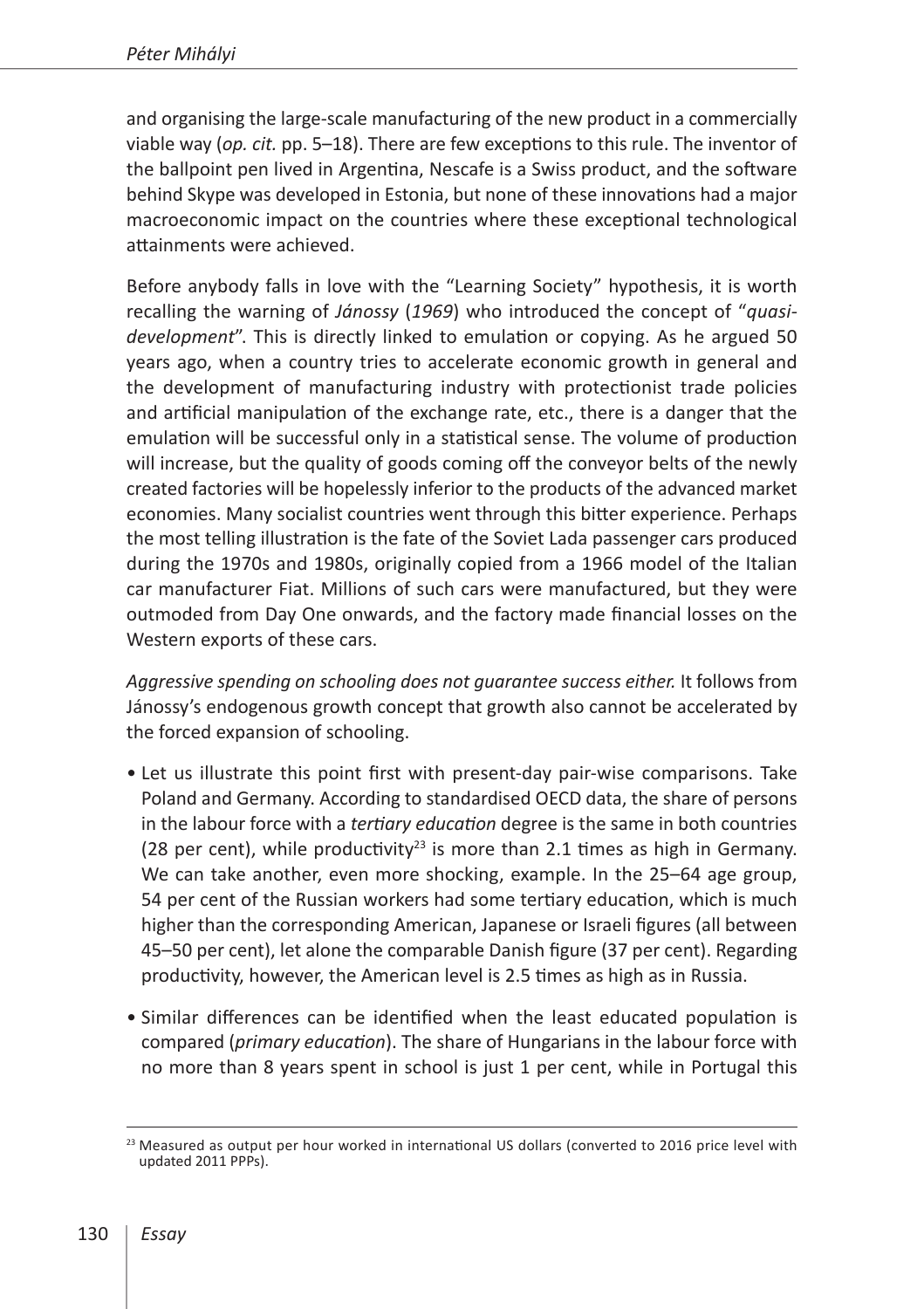indicator stands at 32 per cent. From this strikingly large difference, one would assume that the Hungarian economy must display higher productivity levels. However, the contrary is the case: output per hour worked is 10 per cent higher in Portugal than in Hungary.<sup>24</sup> It is worthwhile to cite old cross-country comparisons as well. In 1910, the percentage of illiterates in Hungary amounted to 15 per cent and the country's GDP was estimated by Maddison at 2,000 \$/head.25 By contrast, in Italy and Belgium, where the illiteracy rates were 38 and 25 per cent, respectively, the GDP/head figures were 2,332 and 4,064 dollars – i.e. significantly higher than in Hungary.

• Cross-country studies equipped with rigorous econometric tools also lead to similar conclusions. In Pritchett (2006), the lack of econometric evidence for the quantitative "knowledge gap" is explained by the fact that over the last 50 years schooling at all levels (from primary to tertiary) has expanded massively on all continents, while there has been a historical and continued divergence in output per capita. Hence, the cross-national dispersion of schooling per worker and the dispersion of output per head have moved sharply in opposite directions.

Thus, the implication that the level and growth of aggregate schooling per worker will do, at best, a modest amount to explain the growth of output per worker only confirms Jánossy's assertion born in the 1960s.

As another Hungarian economist – *Polónyi* (*2010*) – already noted, this "overeducation" is not a unique Hungarian phenomenon. It holds for all the post-socialist countries that the population's *formal* educational level is higher than in market economy countries with similar levels of economic development. Quite clearly, this over-education drive was – to a very great extent – driven by the absence of tuition fees during the decades of socialism. As *Jánossy* (*1969*) and *Holló* (*1974*) who worked together showed, the extensive growth strategy in general and in the educational sector, in particular, led to quasi-development and over-education, or waste – if we allow ourselves to use such a harsh term. Later research upheld this speculative finding. Covering more than 60 countries with comparable PISA-test results, a study by the consulting company, *McKinsey* (*2010:14–15*) found that in low- and middle-income countries "systems with similar education spending have widely varying levels of performance – until the USD 6,000 spend per student (PPP) mark is reached – system performance spans the full spectrum of poor, fair, good, and great". Better schools do not necessarily lead to more growth (*Hanushek – Woessmann 2012*).

<sup>&</sup>lt;sup>24</sup> The source of education and productivity data are [https://stats.oecd.org/Index.aspx?DataSetCode=EAG\\_](https://stats.oecd.org/Index.aspx?DataSetCode=EAG_NEAC) [NEAC](https://stats.oecd.org/Index.aspx?DataSetCode=EAG_NEAC) (downloaded on 30 August 2017) and The Conference Board (2017), respectively. All data refer to

<sup>&</sup>lt;sup>25</sup> GDP/head data in constant 1990 USD.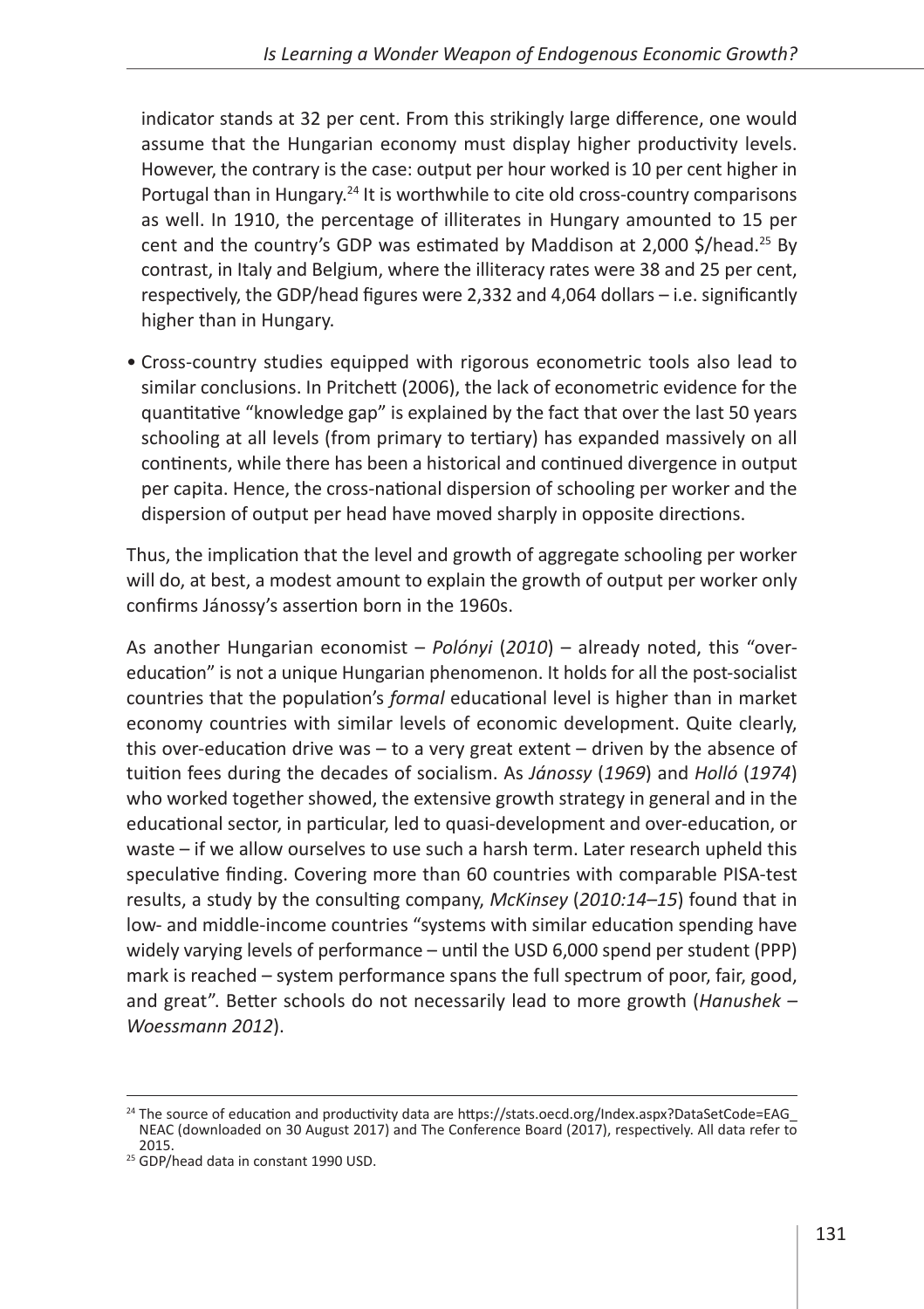*Resistance to change/learning.* At this point, it is worthwhile to return to one of the shortcomings of the S&G hypothesis which was mentioned above: namely, that it does not pay sufficient attention to the natural inertia of societies and the conscious resistance to change. By using such a value-loaded, entirely positive term like "learning", Stiglitz and Greenwald create a misleading feeling in their readers: catching up is easy. In reality, the transition has always been difficult from low to middle or from middle to upper-income and very few countries have succeeded in it.<sup>26</sup> In the last 20 years, South Korea was the only large country in the world that managed to pass the second hurdle.

Jánossy showed with a simple argument that rapid economic progress is not easy at all, because people, for good reasons from their perspective, resist. "For if no great resistance would stand in the way of diffusion of new achievements and of greater labour productivity, there would be no people left who carry drinking water home in earthen vessels on their heads from the well, no nomad tents, and even no steam locomotives, the last specimens of which would already stand in museums next to waterwheels and handlooms" (*op. cit.* p.135). Often religious norms are the main obstacle, such as the strict interpretation of Islamic sharia law in some countries according to which girls should not be allowed to go to school.<sup>27</sup> The traditional forms of Hinduism have a similar negative impact on women's education and employment. In other cases, as the authors of the third thick book, Acemoglu and Robinson, convincingly demonstrated, the resistance comes from a small group of people or a minority group within the country controlling all political institutions and excluding others from decision-making, ownership rights, fair competition, etc. This, in turn, may lead to counter-resistance, strikes, uprisings and civil wars, which then throw countries back in development by decades. A few hundred years ago, the resistance to change and to new narratives was difficult in Europe too. Scholars at the turn of the 15<sup>th</sup> and 16<sup>th</sup> century often risked their own lives when they criticised the canonised truths of Greek and Latin authors, dead already for many hundreds of years.

*Convergence is difficult, because the pioneers learn too.* With the introduction of the "knowledge gap" concept, the S&G hypothesis creates a deceitful image about the future chances of infant economies to catch up with the most advanced

<sup>&</sup>lt;sup>26</sup> Using the World Bank's categorisation – low-, middle and upper-income countries – and more recent data for a large number of countries *Cox* (2017) paper is a convincing illustration of this statement.

<sup>&</sup>lt;sup>27</sup> A 2017 Pew Research Center survey in 39 countries asked Muslims whether they want sharia law, a legal code based on the Quran and other Islamic scripture, to be the official law of the land in their country. Responses to this question varied widely. Nearly all Muslims in Afghanistan (99 per cent) and most in Iraq (91 per cent) and Pakistan (84 per cent) support sharia law as official law. But in other countries, especially in Eastern Europe and Central Asia – including Turkey (12 per cent), Kazakhstan (10 per cent) and Azerbaijan (8 per cent) – relatively few favour the implementation of sharia law. The variation in Africa is also considerable: 86 per cent in Niger, but only 37 per cent in Tanzania. [http://www.pewresearch.org/](http://www.pewresearch.org/fact-tank/2017/08/09/muslims-and-islam-key-findings-in-the-u-s-and-around-the-world/) [fact-tank/2017/08/09/muslims-and-islam-key-findings-in-the-u-s-and-around-the-world/,](http://www.pewresearch.org/fact-tank/2017/08/09/muslims-and-islam-key-findings-in-the-u-s-and-around-the-world/) downloaded on 1 September 2017.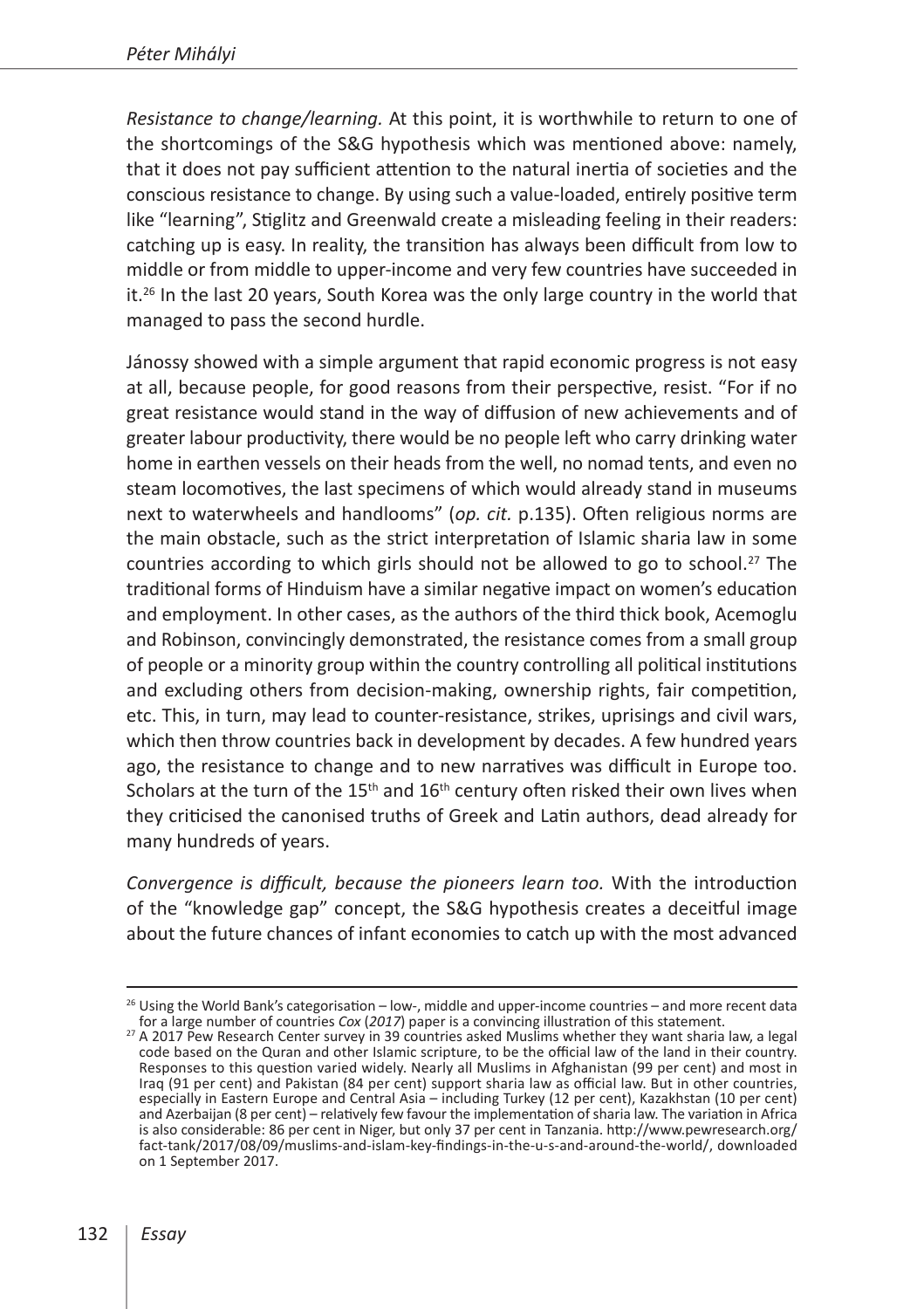countries. It is enough that well-meaning policy-makers support learning and the spread of innovation in all possible ways. By contrast, Jánossy presented a very simple illustration that shows that – beyond the problem of resistance, analysed already above – the horrendous difficulty in catching up with the most advanced countries lies in the fact that the most productive economies are usually capable of improving their performance all the time, and there is no intrinsic impediment blocking them from innovating further.

In the Anglo-Saxon world, this phenomenon is known as the Red Queen Hypothesis, which is an often used metaphor in everyday life, in economics, in the theory of arms race, in evolutionary biology, etc. The Red Queen is a fictional character in *Lewis Carroll's* (*1865*) fantasy novella, *Through the Looking-Glass*. Talking to the realworld hero of the book, Alice, the Red Queen described her empire as a system, in which "It takes all the running you can do, to keep in the same place." In narrow, economic terms, this is the description of competition: if your competitors are moving ahead, you have to move as fast, not to lose ground. In broader evolutionary terms (*Valen 1973*), the message is: "For an evolutionary system, continuing development is needed just in order to maintain its fitness relative to the systems it is co-evolving with."

The following model directly taken over from Jánossy's book (*op. cit*. pp. 128–131) illustrates the connection between the diffusion of innovations and the rise of productivity in time and space. Let us assume that six shipwrecked sailors – *A*, *B*, *C*, *D*, *E* and *F* – go ashore on a Monday and start to catch turtles as the only source of food on an uninhabited island. After one day of hard work, each of them returns with 10 turtles. Then sailor *A* racks his brain overnight and comes up with a trick, a kind of a turtle trap, with which he succeeds in doubling his catch on Tuesday. He catches 20 turtles instead of 10, while the other five sailors achieve only the yield of the previous day. After that, the innovation begins to spread. On Wednesday the trap is already used by sailor *B*, and on Thursday by sailors *A*, *B* and *C* as well. On Friday, *A* succeeds in perfecting his method further, and thus catches 30 turtles, while *B*, *C* and *D* – still using Tuesday's innovation – continue to get 20 each, while *E* and *F*, still using their hands only – catch 10 each. The improved method finds acceptance too and is adopted by *B* on Saturday, while all the others remain content with Tuesday's innovation, except for the most backward among them, *F*, who still hunts turtles without any tool. *Table 1* below shows the "catch" for each sailor and each day.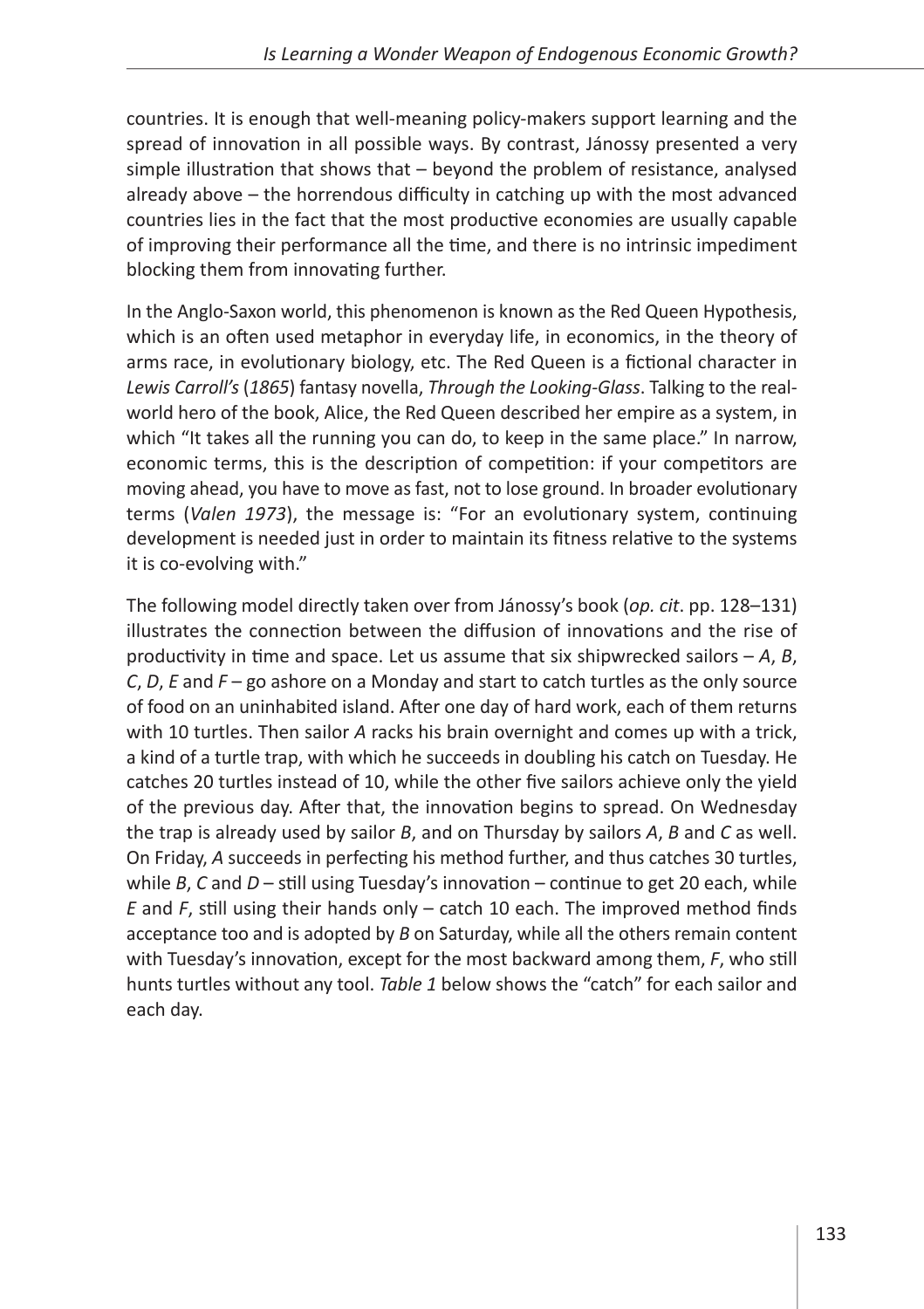| Table 1<br>The spread of innovation in catching turtle in the Jánossy model |        |         |           |          |        |          |
|-----------------------------------------------------------------------------|--------|---------|-----------|----------|--------|----------|
| <b>Sailor</b>                                                               | Monday | Tuesday | Wednesday | Thursday | Friday | Saturday |
| $\overline{A}$                                                              | 10     | 20      | 20        | 20       | 30     | 30       |
| B                                                                           | 10     | 10      | 20        | 20       | 20     | 30       |
| C                                                                           | 10     | 10      | 10        | 20       | 20     | 20       |
| D                                                                           | 10     | 10      | 10        | 10       | 20     | 20       |
| E                                                                           | 10     | 10      | 10        | 10       | 10     | 20       |
| F                                                                           | 10     | 10      | 10        | 10       | 10     | 10       |
| Source: Jánossy (1971) p. 129.                                              |        |         |           |          |        |          |

In order to show the course of the first and the second innovation – increasing the daily catch from 10 to 20 and then from 20 to 30 – the data in the table are presented in graphic form (*Figure 1*) too. The figure is a representation, in a general sense, of productivity as a function of time and place.



The three-dimensional figure has the advantage of showing both the increase of productivity in the course of time and the growing variation of productivity for each day of the week (non-existent on Monday, quite significant on Saturday). These two cross sections of time and sailors are shown as projected silhouettes. The third projection, an aerial view shows the diffusion process itself – i.e. how fast the steps of productivity created by the inventions of sailor *A* were diffused. The measure of diffusion at a given time is the number of sailors who have already adopted the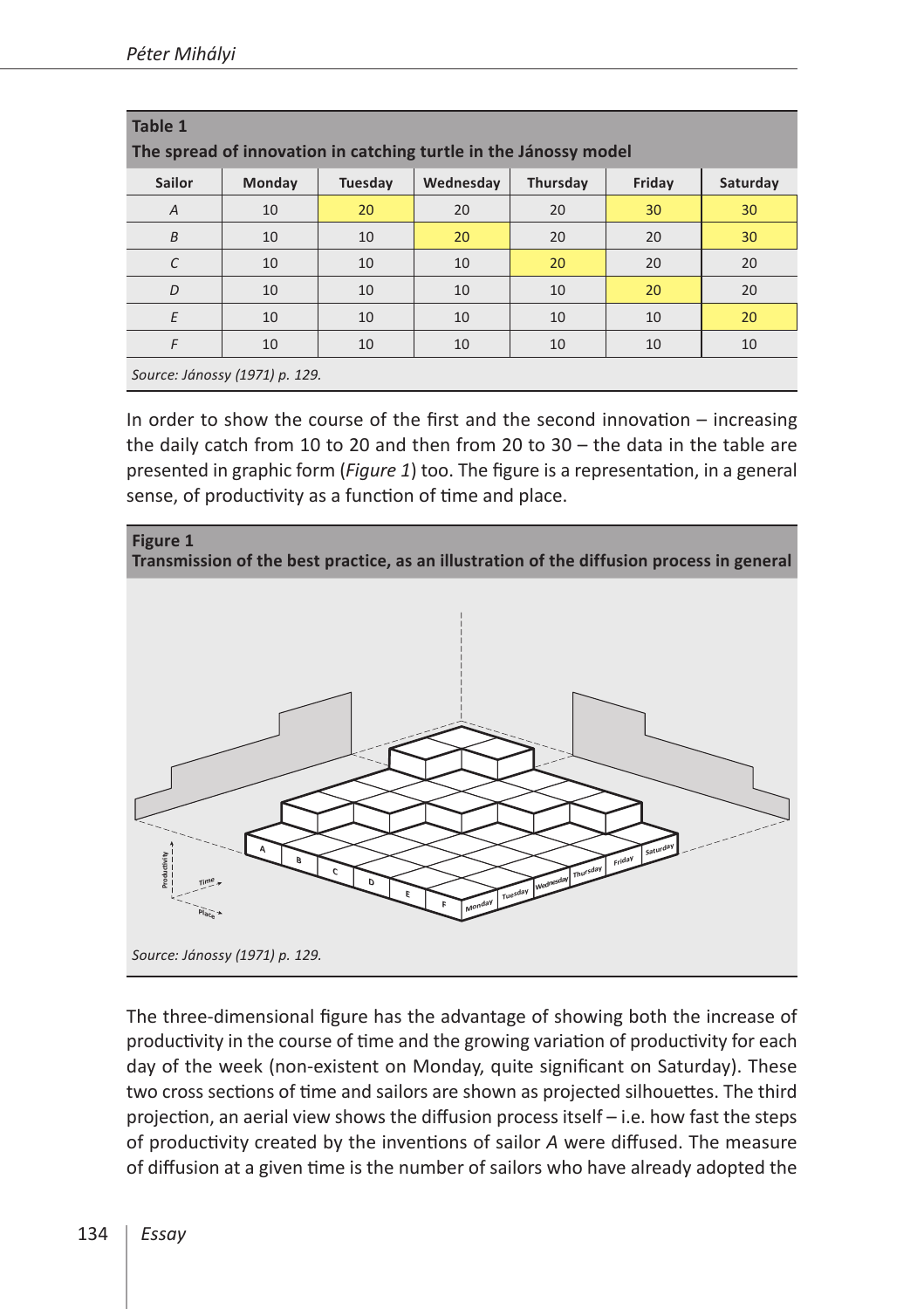innovation. In this example, the speed of diffusion is one worker per day. Let us now leap from the six sailors to the entire population of the globe, and from the "developments" of one week to developments of several centuries, while we stay in the one-product (turtles-only) world.

Let each sailor correspond to a country, his labour productivity to the average productivity in that country, and the week on the uninhabited island to world economic history over the past 200 years. The increase in productivity of one country forms a cross-section through time – this is the per capita growth of national income (or GDP). On the left-hand side of *Figure 2*, the projected silhouette corresponds to the GDP growth of country *A*, while on the right-hand side we see (without projection) that in country *F* there was no GDP growth at all over the past 200 years. The other projected silhouette shows the productivity of the six sailors on Saturday, or (in the generalised model) all countries of the world in order of their stage of development after the transmission of the innovations. Country *A* is the most developed and country *F* is the least advanced one. If we extend our time horizon, we can easily get the same result: *only country A innovates* **–** the one which was the most advanced already at the beginning **–** *and the rest grow as fast as they can emulate the leading edge technology*.

While we stay within Jánossy's endogenous model, we are moving closer to reality if we say that – beyond the qualification of the labour force – economic development in peace times is strongly influenced by three static endowment factors and three countervailing dynamic forces. The static (hardly changeable or improvable) factors are *geography, ecology,* and *geopolitics*. The physical distance from the centres of economic growth, access to the high seas, weather conditions, the availability of exploitable natural resources (e.g. hydrocarbons), and navigable rivers all matter (*Diamond 1997*; *Sachs 2003*; *Sachs 2012*). Seashores and mountains and archaeological treasures inherited from the past are all valuable for the development of tourism – a high value-added industry in general. The dynamic factors are

- the *inertia* that slows down the market-driven changes in the quality of the labour force,
- the *ambition to emulate* the more advanced countries which works in the opposite direction, and
- *immigration,* if it helps to increase healthy rivalry in the recipient country.

I do not want to pretend that the identification of these six factors is a particularly original idea. S&G are undoubtedly fully aware of them. However, they are all intrinsically more controversial than *learning*, and thus challenging to publicise in broader social circles.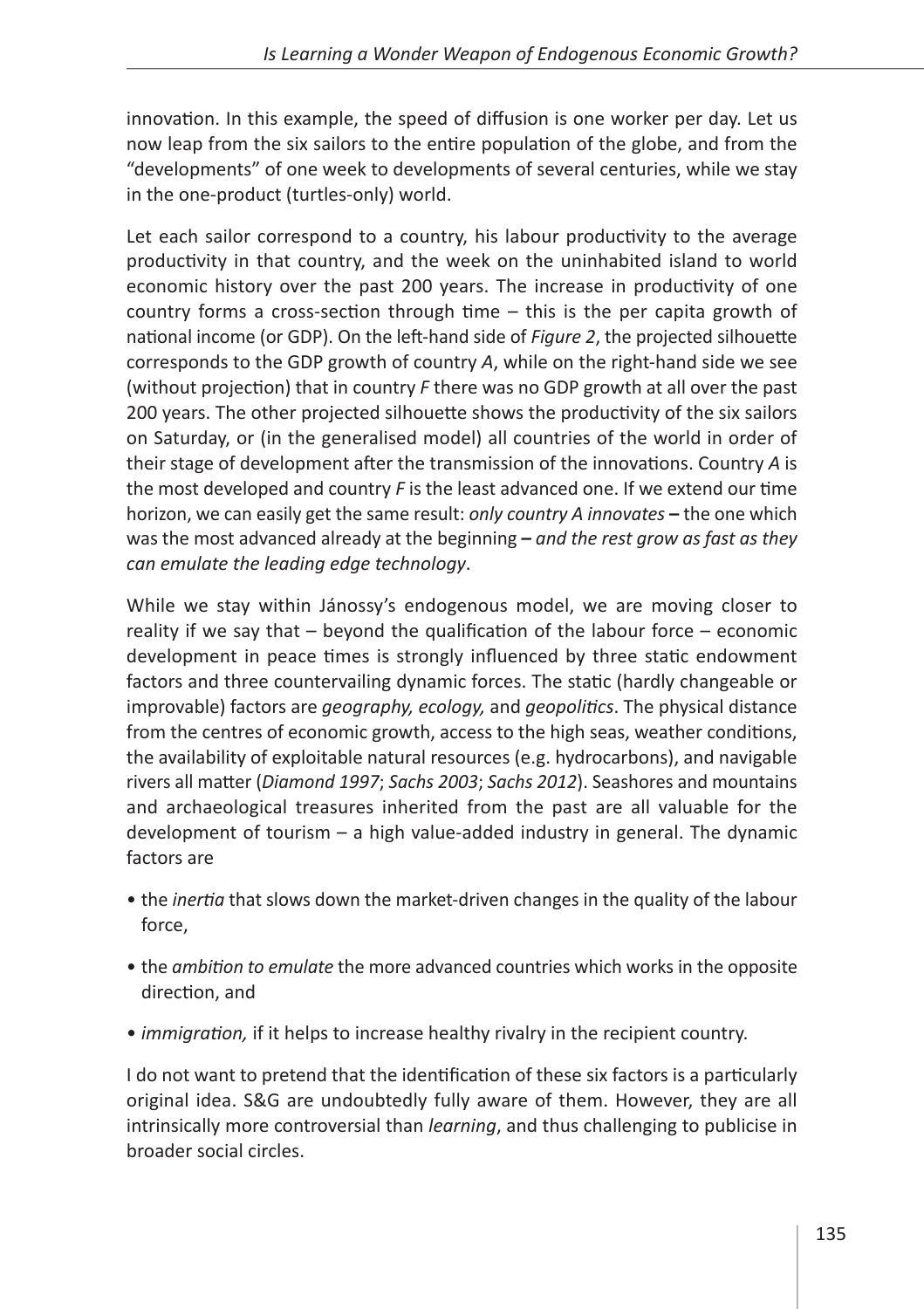#### **5. Conclusion and the further direction of research**

This essay on *Creating a Learning Society* by Joseph Stiglitz and Bruce Greenwald shows that the term "learning" is used in the book in such a broad sense that it becomes almost meaningless as the alleged main driver of economic convergence. Another major shortcoming of S&G is that they leave obscure to whom their policy advice is addressed: to the very poor, infant economies, the unsuccessful countries, or to every country that aspires to catch up with the world's leading economy, the United States. By using such a value-loaded, entirely positive term such as "learning", Stiglitz and Greenwald create a misleading feeling in their readers: catching up is easy. The present paper, relying on the endogenous growth theory of a lesser known late Hungarian economist, Ferenc Jánossy showed that it is not because people, for good reasons from their own perspective, resist change. Furthermore, catching up is difficult, because if your competitors are moving ahead, you have to move just as fast, just not to lose ground.

This essay was already accepted for publication when the news came that Paul Romer was awarded the 2018 Nobel Memorial Prize for laying down the foundation of the endogenous growth theory in 1990. A comparison of Romer's model with that of Jánossy should be the subject of a next study.

#### **References**

- Acemoglu, D. Robinson, J.A. (2012): *Why Nations Fail: The Origins of Power, Prosperity, and Poverty.* New York: Crown Business.
- Arrow, K.J. (1962): *The Economic Implications of Learning by Doing*. The Review of Economic Studies, 29(3): 155–173.<https://doi.org/10.2307/2295952>
- Carrol, L. (1865): *Alice's Adventures in Wonderland*. London: Macmillan.
- Cox, S. (2017): *Out of the traps*. Emerging Markets Special Report, The Economist, 7 October.
- Diamond, J.M. (1997): *Guns, Germs, and Steel: The Fates of Human Societies.* W.W. Norton & Company.
- Greenwald, B.C. Stiglitz, J.E. (2006): *Helping Infant Economies Grow: Foundations of Trade Policies for Developing Countries*. American Economic Review: AEA papers and Proceedings, 96(2): 141–146.<https://doi.org/10.1257/000282806777212206>
- Hanushek, E.A. Woessmann, L. (2012): *Do betters schools lead to more growth? Cognitive skills, economic outcomes, and causation*. Journal of Economic Growth, 17(4): 267–321. <https://doi.org/10.1007/s10887-012-9081-x>

Holló, M. (1974): *Technika és Társadalom* (*Technology and Society*). Bp.: Kossuth Kiadó.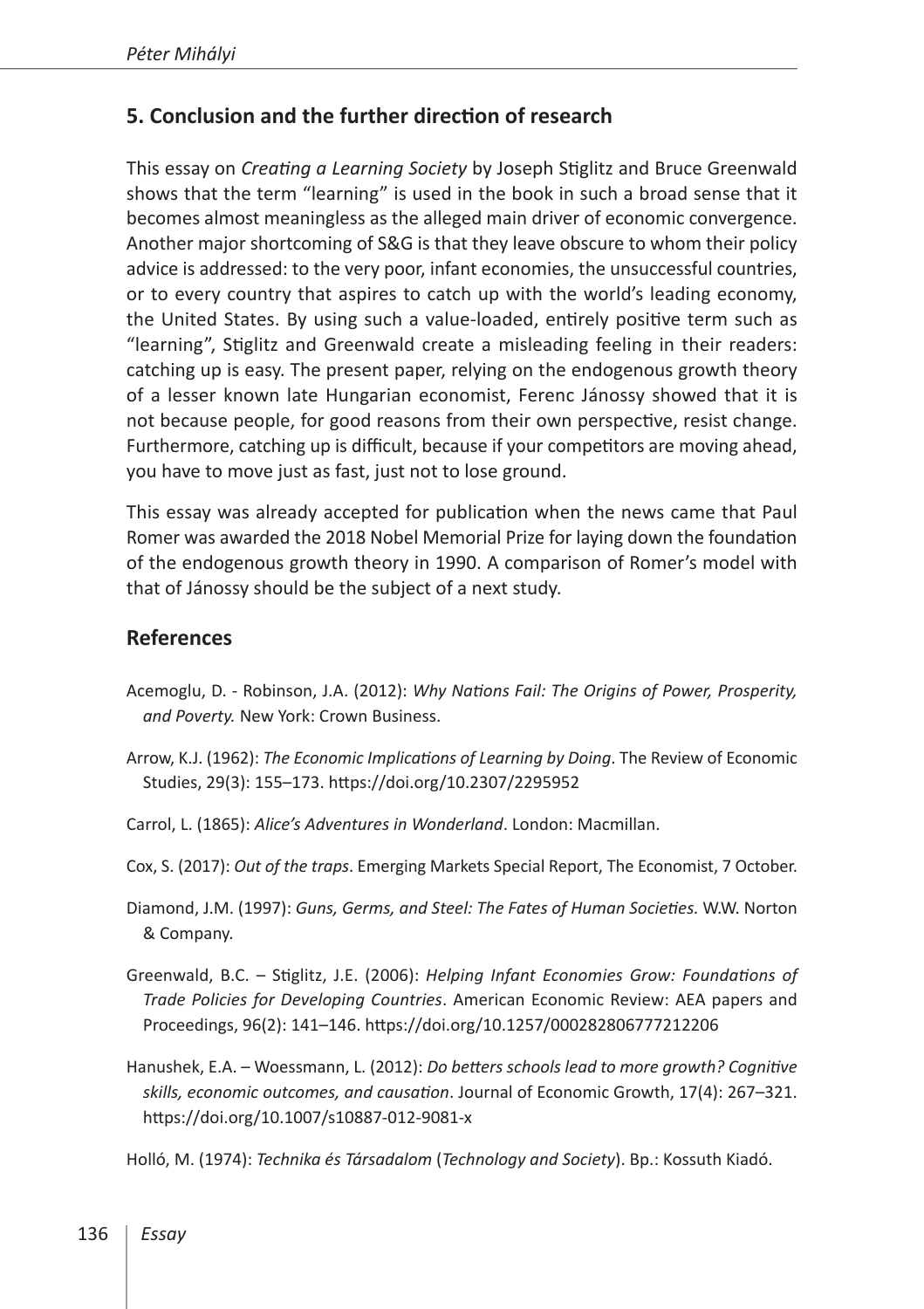- Hughes, C. Tight, M. (1995): *The Myth of the Learning Society*. British Journal of Education Studies, 43(3): 290–304.<https://doi.org/10.1080/00071005.1995.9974038>
- Husén, T. (1986): *The Learning Society Revisited*. Oxford: Pergamon.

Hutchins, R.M. (1970): *The Learning Society*. Harmondsworth: Penguin.

- Jánossy, F. (1969): *Wiedersprüche in der Ungarischen Wirtschaftsstruktur Wie sind sie entstanden und wie können sie überwunden werden*. Acta Oeconomica, 4(4): 351–377.
- Jánossy, F. (1971): *The End of the Economic Miracle. Appearance and Reality in Economic Development.* White Plains, N.Y.: International Arts and Science Press, Inc.
- Joffe, M. (2017): *Evidence and the micro-foundations of economic growth*. Economics and Business Review, 3(17)(3): 52–79.<https://doi.org/10.18559/ebr.2017.3.4>
- Jones, C.I. (2015): *The facts of economic growth*. NBER Working Paper Series 21142, May. <https://doi.org/10.3386/w21142>
- Kaldor, N. (1966): *Causes of the Slow Rate of Economic Growth of the United Kingdom. An Inaugural Lecture*. London: Cambridge University Press.
- Kornai, J. (2014): *Dynamism, Rivalry and the Surplus Economy. Two Essays on the Nature of Capitalism*, Oxford: OUP.
- Krugman, P. (2016): *When the Ridiculous is Ominous*. The New York Times, 3 December. [https://krugman.blogs.nytimes.com/2016/12/03/when-the-ridiculous-is-ominous/?\\_r=0](https://krugman.blogs.nytimes.com/2016/12/03/when-the-ridiculous-is-ominous/?_r=0)
- Lavoie, D. (1985): *Rivalry and central planning* (*The socialist calculation debate reconsidered*). Cambridge University Press.
- Lewis, W.W. (2004): *The Power of Productivity. Wealth, Poverty, and the Threat to Global Stability*. Chicago: The University of Chicago Press. [https://doi.org/10.7208/](https://doi.org/10.7208/chicago/9780226477008.001.0001) [chicago/9780226477008.001.0001](https://doi.org/10.7208/chicago/9780226477008.001.0001)
- List, F. (1841): *Das nationale System der politischen Ökonomie*. Stuttgart/Tübingen.
- McKinsey & Company (2010): *How the world's most improved school systems keep getting better*. August.
- Mihályi, P. (2017): *Kaldor and Kornai on Economics without Equilibrium*. Acta Oeconomica, 67(Special Issue): 47–66.<https://doi.org/10.1556/032.2017.67.S.5>
- Mihályi, P. Szelényi, I. (2017): *The Role of Rents in the Transition from Socialist Redistributive Economies to Market Capitalism*. Comparative Sociology, 16(1): 13–38. [https://doi.](https://doi.org/10.1163/15691330-12341419) [org/10.1163/15691330-12341419](https://doi.org/10.1163/15691330-12341419)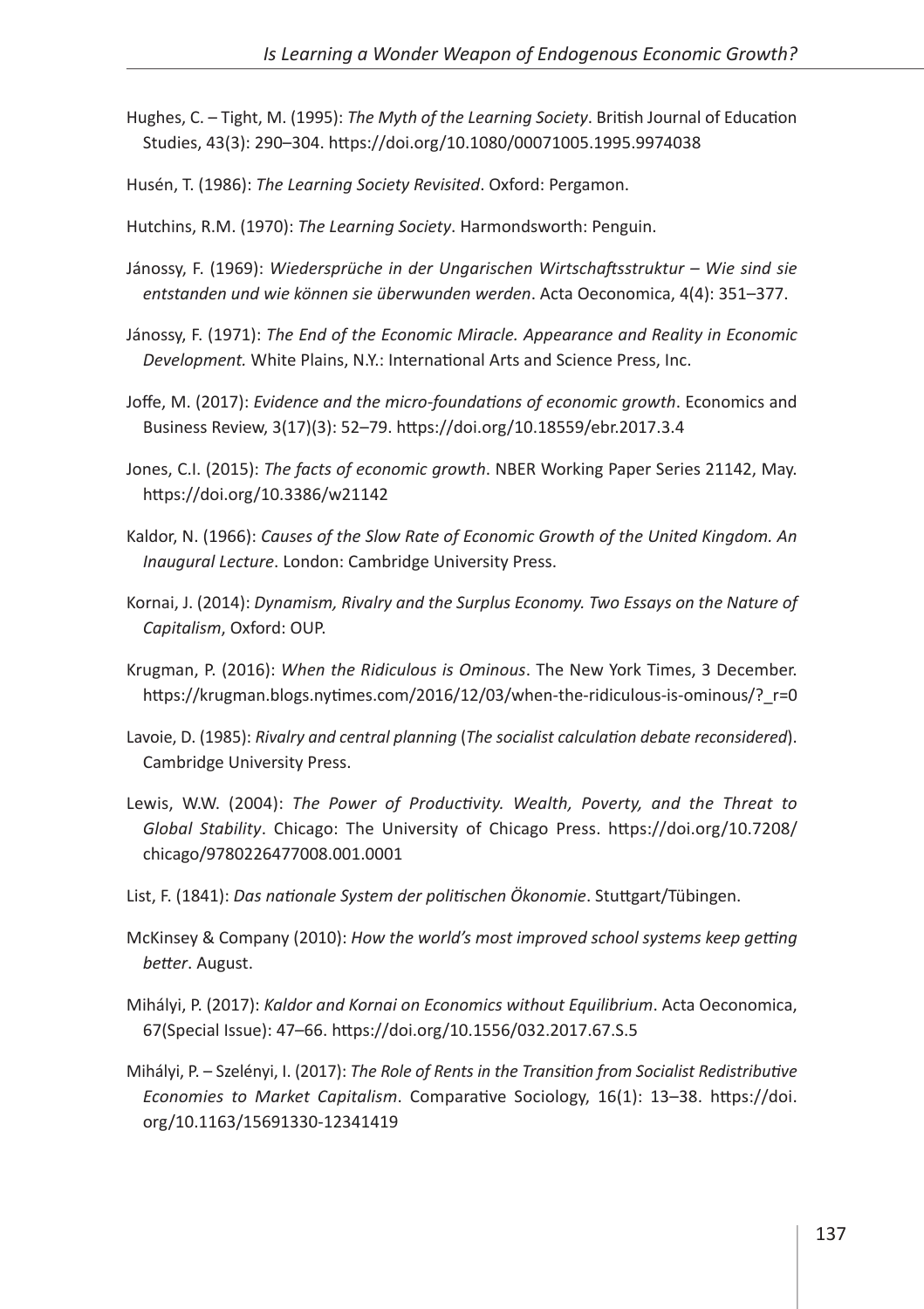- Myrdal, G. (1957): *Economic Theory and Underdeveloped Regions.* London: Duckworth.
- OECD (2000): *Knowledge Management in the Learning Society*. Paris: OECD Publishing.
- Pigou, A. (1920): *The Economics of Welfare*, London: Macmillan and Co. [https://www.econlib.](https://www.econlib.org/library/NPDBooks/Pigou/pgEW.html?chapter_num=1#book-reader) [org/library/NPDBooks/Pigou/pgEW.html?chapter\\_num=1#book-reader](https://www.econlib.org/library/NPDBooks/Pigou/pgEW.html?chapter_num=1#book-reader)
- Piketty, T. (2014): *Capital in the Twenty-first Century*. Cambridge: The Belknap Press of Harvard University Press. https://doi.org/10.4159/9780674369542
- Polónyi, I. (2010): *A mitikus oktatás* (*Mythical Education*). In: Kotsis, Á. Polónyi, I. (eds): Felsőoktatási intézmények és az innováció (Higher Education Institutions and Innovation). Competitio Könyvek 11. Debreceni Egyetem – Közgazdaság- és Gazdaságtudományi Kar. 143–163.
- Pritchett, L. (2006): *Does learning to add up add up? The returns to schooling in aggregate data.* In: Hanushek, E. – Welch, F. (eds): Handbook of the Economics of Education. Vol. 1. Elsevier. 635–695. [https://doi.org/10.1016/S1574-0692\(06\)01011-7](https://doi.org/10.1016/S1574-0692(06)01011-7)
- Reeves, R.V. (2017): *Dream Hoarders. How the American upper middle class is leaving everyone else in the dust, why that is a problem and what to do about it.* Washington D.C.: Brookings Institution Press.
- Rostow, W.W. (1960): *The Stages of Economic Growth: A Non-Communist Manifesto*. Cambridge: Cambridge University Press.
- Sachs, J.D. (2003): *Institutions Don't Rule: Direct Effects of Geography on Per Capita Income*. *NBER Working Paper* No. 9490.<https://doi.org/10.3386/w9490>
- Sachs, J.D. (2012): *Government, Geography, and Growth, The True Drivers of Economic Development*. Foreign Affairs, September/October.
- Schön, D. (1973): *Beyond the Stable State. Public and private learning in a changing society*. Harmondsworth: Penguin.
- Stiglitz, J.E. Greenwald, B.C. (2014*): Creating a Learning Society. A New Approach to Growth, Development, and Social Progress*. New York: Columbia University Press. [https://](https://doi.org/10.7312/columbia/9780231152143.001.0001) [doi.org/10.7312/columbia/9780231152143.001.0001](https://doi.org/10.7312/columbia/9780231152143.001.0001)
- Stiglitz, J.E. (1987): *Learning to Learn, Localized Learning and Technological Progress*. In: Dasgupta, P. – Stoneman, P. (eds.): Economic Policy and Technological Performance, 125–153. Cambridge, UK: Cambridge University Press. [https://doi.org/10.1017/](https://doi.org/10.1017/CBO9780511559938.007) [CBO9780511559938.007](https://doi.org/10.1017/CBO9780511559938.007)
- Tarján, T.G. (2002): *Jánossy's Trendline Theory in the Light of the New Growth Theory*. Acta Oeconomica, 52(1): 79–104. <https://doi.org/10.1556/AOecon.52.2002.1.4>